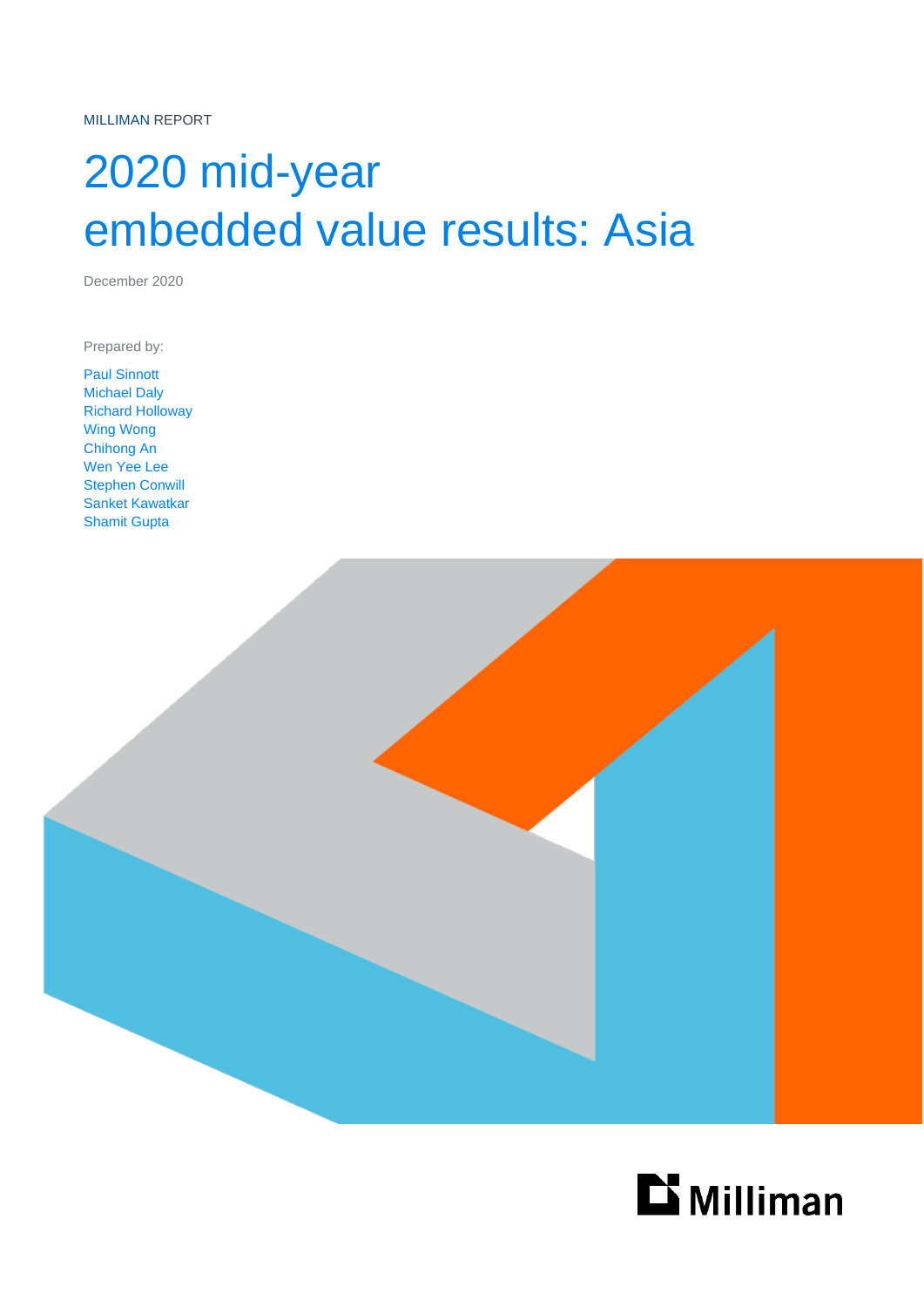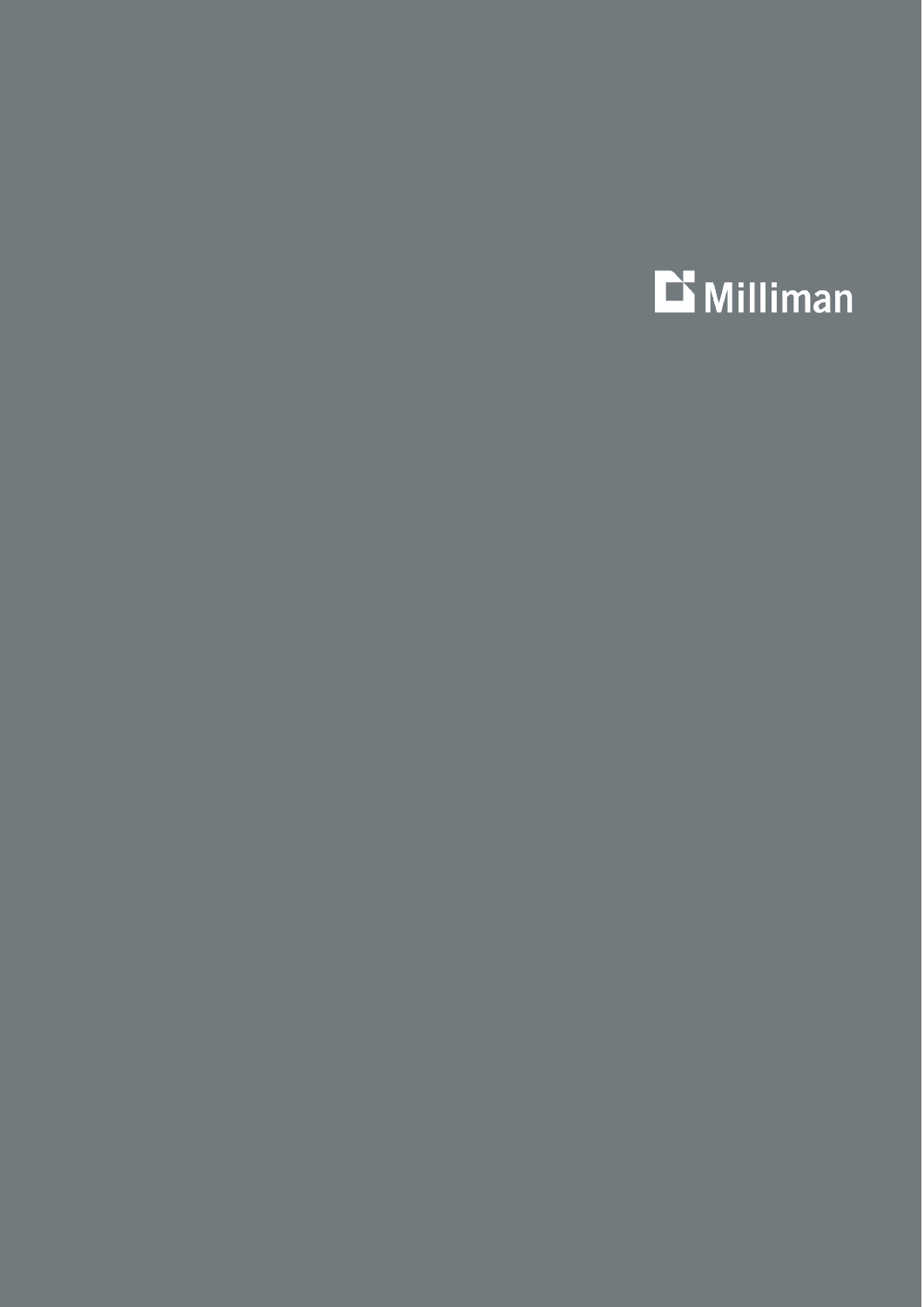### Table of contents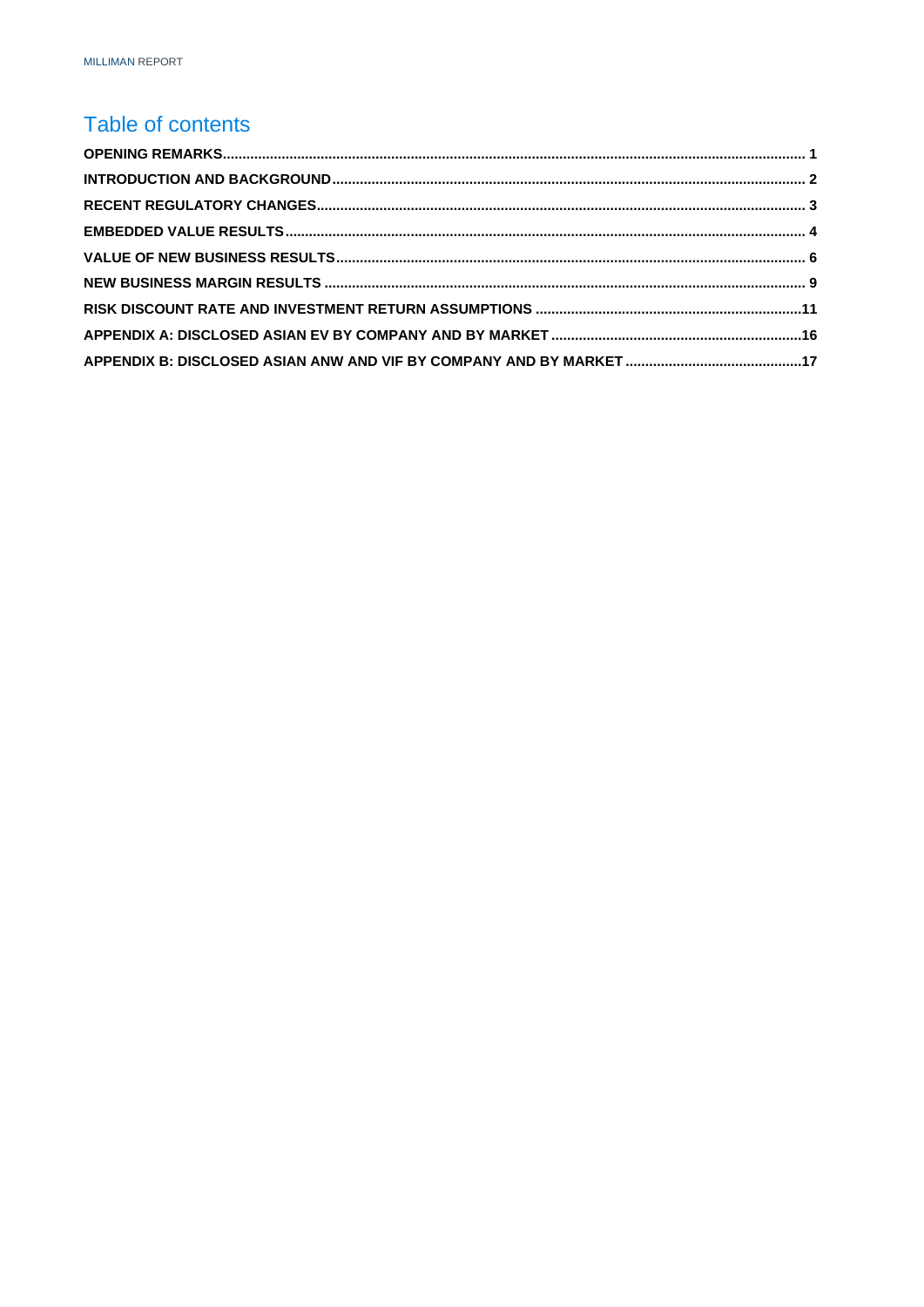### <span id="page-3-0"></span>Opening remarks

We are pleased to present our Asian embedded value mid-year 2020 update. This report supplements the '2019 Embedded Value Results: Asia' report, which was released in August 2020, and provides a summary of the mid-year 2020 embedded value (EV) results disclosed by Asian insurers.

It is worth noting that, while most of the region operates on a calendar year reporting basis, some markets and companies have different reporting years—India and Japan notably reporting mid-financial year results as at 30 September each year.

Most companies in the region have experienced steady growth in EV in the first half of the year. The growth in Value of New Business (VNB) was mixed across the Asian markets, with new business sales in some markets severely affected by government restrictions in response to the COVID-19 pandemic. For the insurers in Hong Kong, continuing social unrest, restrictions on travel from mainland China to Hong Kong, the impact of the virus outbreak, and the lower interest rates have contributed to the significant decline in VNB in the first half of the year. Insurers in the Japanese market reported mixed VNB growth in 2020 H1, reflecting the impact of the COVID-19 pandemic.

Best regards,

Paul Sinnott Michael Daly Richard Holloway Wing Wong Chihong An Wen Yee Lee Stephen Conwill Sanket Kawatkar Shamit Gupta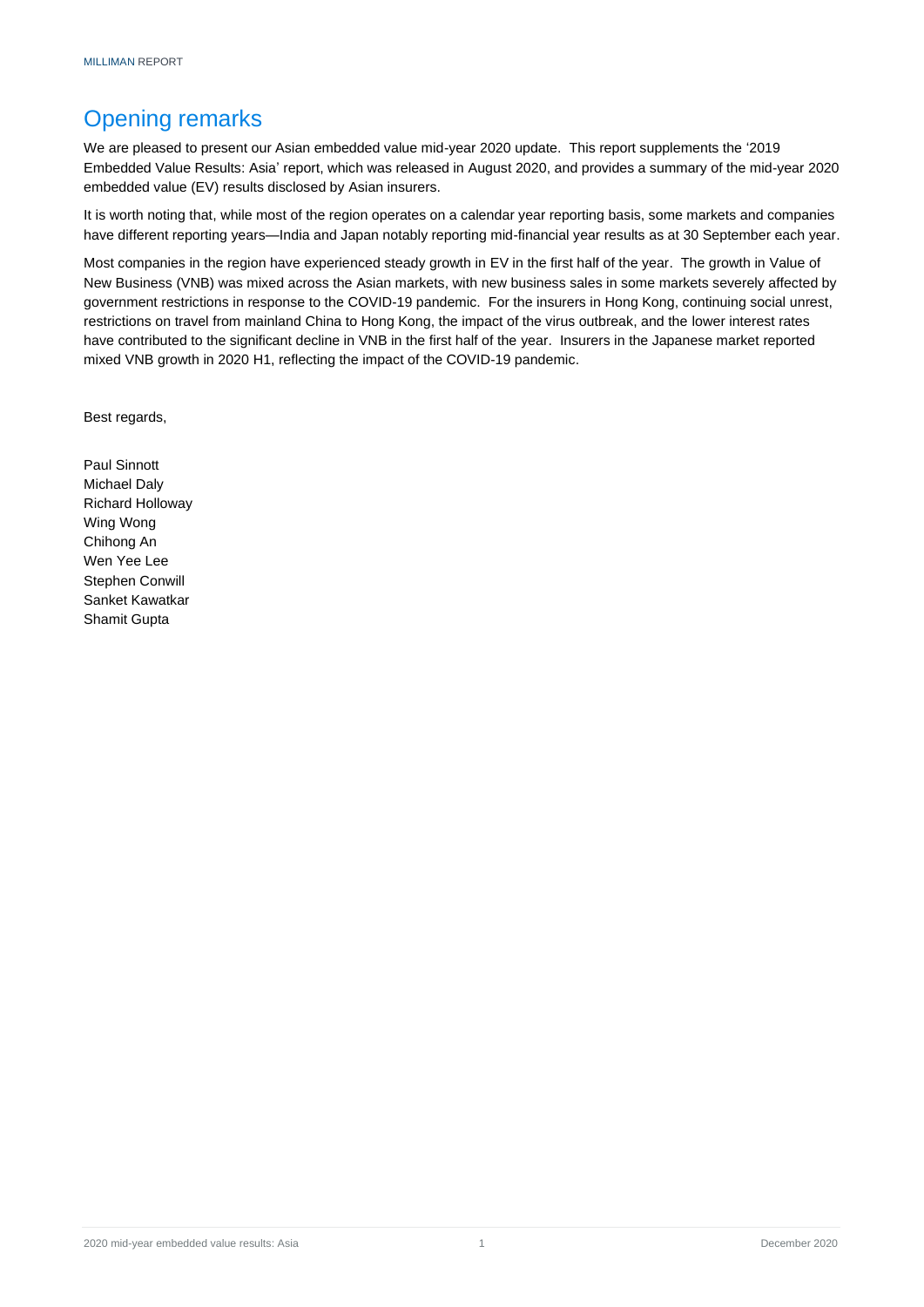### <span id="page-4-0"></span>Introduction and background

With the backdrop of the COVID-19 pandemic, Asian equity markets experienced significant volatility over the past year, with all the indices recording a decline in the first quarter of 2020, prior to recovering thereafter (see Figure 1). Taiwan saw the strongest equity market gains across Asia,<sup>1</sup> most likely as a result of the country's virus management being up with the best in the world. While China, Korea, Taiwan and Japan experienced an increase in equity indices, all other markets experienced small to moderate declines between 30 June 2019 and 30 September 2020.

Rising Asian equity markets tend to have a positive impact on the life insurance industry, typically improving insurers' investment results and the performance of unit-linked and participating lines of business, with the opposite effect in times of falling equity markets.





For the year up to 30 September 2020, while interest rates have generally declined as a fall out of the COVID-19 pandemic, interest rates in China, Indonesia and Thailand have increased slightly<sup>4</sup> (refer to Figure 2). The impact of changing interest rates on EV results depends upon the methodology adopted, the assumptions used and the type of business written by the company. Under a market-consistent EV (MCEV) or the Indian EV (IEV) framework, a lower interest rate might lead to an increase in the MCEV or IEV if a company writes more unit-linked business (due to the uplift in starting asset values and discounting of future profits at a lower interest rate) and protection-oriented business (due to the unrealised gains on starting assets and discounting of future profits at a lower interest rate), while the opposite might be true for a company that writes more traditional savings-oriented business with guarantees (due to lower investment margins). Under a traditional EV (TEV) framework, the impact of changing interest rates also depends upon whether a company alters its long-term investment return assumptions in line with the change in interest rates. If a company does not change its long-term investment return assumptions, it may lead to counterintuitive results, such as declining interest rates resulting in a higher EV.

<sup>2</sup> The following stock indices have been used for each market: China: Shanghai Stock Exchange Composite Index; Hong Kong: Hang Seng Index; India: Bombay Stock Exchange 30; Indonesia: Jakarta Composite; Japan: Nikkei 225, Malaysia: Kuala Lumpur Stock Exchange Composite Index; Singapore: Straits Times Index; South Korea: Korea Composite Index; Taiwan: Taiwan Weighted Index, Thailand: SET Index.

<sup>1</sup> Asian markets which are considered for this report are China, Hong Kong SAR, India, Indonesia, Japan, Malaysia, Singapore, South Korea, Thailand and Taiwan.

<sup>&</sup>lt;sup>3</sup> Source: Investing.com.

<sup>4</sup> Based on 10-year sovereign yields observed from January 2019 to September 2020.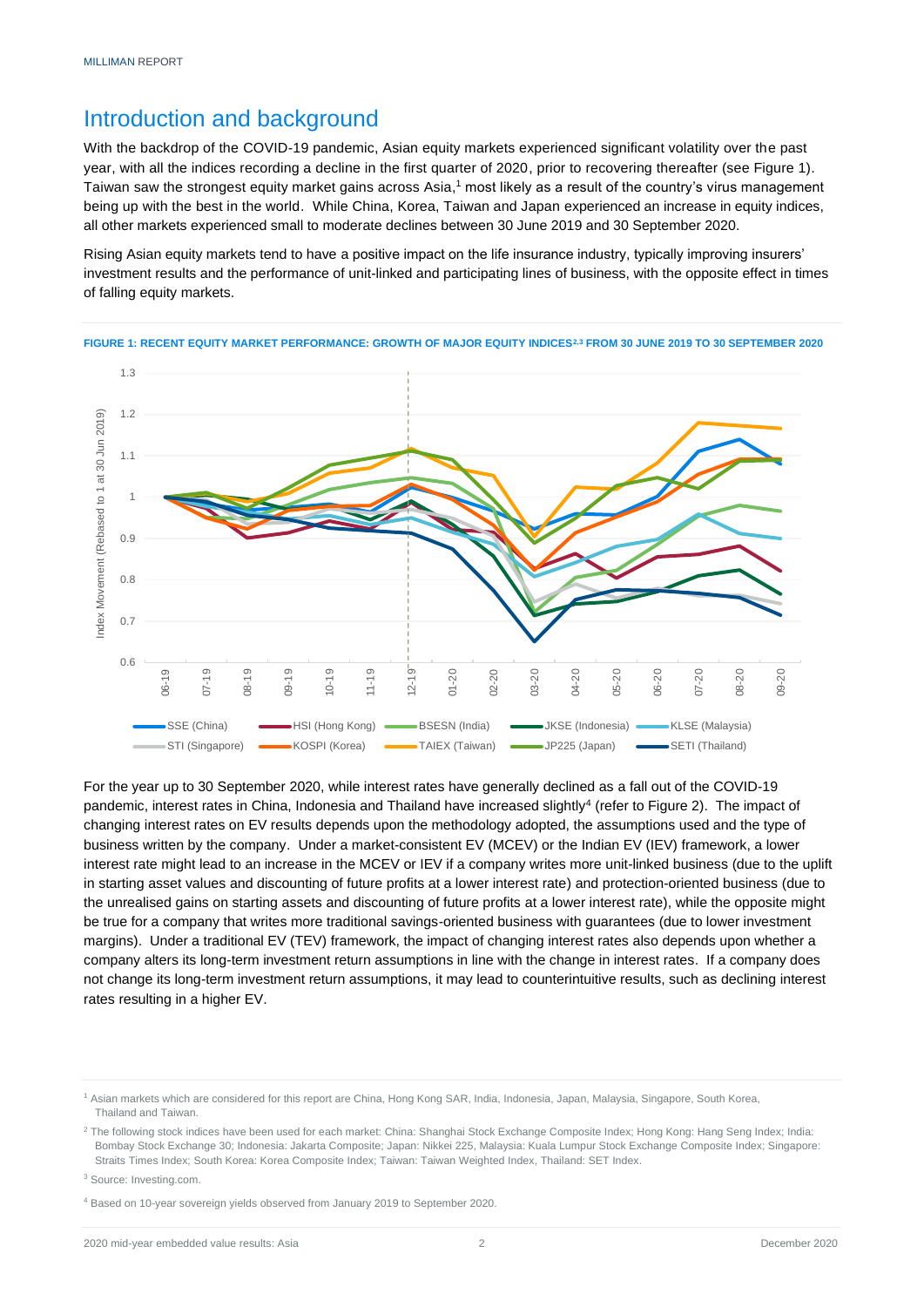



### <span id="page-5-0"></span>Recent regulatory changes

In an effort to combat the COVID-19 outbreak this year, temporary measures were introduced in some markets by the regulatory authorities. Figure 3 provides a summary of these responses.

| <b>FIGURE 3: SUMMARY OF RECENT MEASURES RELATED TO COVID-19 BY JURISDICTION</b> |  |  |
|---------------------------------------------------------------------------------|--|--|
|                                                                                 |  |  |

| <b>JURISDICTION</b> | <b>DESCRIPTION</b>                                                                                                                                                                                                                                                                                                                                                                                          |
|---------------------|-------------------------------------------------------------------------------------------------------------------------------------------------------------------------------------------------------------------------------------------------------------------------------------------------------------------------------------------------------------------------------------------------------------|
| <b>China</b>        | China Banking and Insurance Regulatory Commission (CBIRC) encouraged insurers to speed up settlement for the<br>claims due to COVID-19 and extend insurance coverage to include COVID-19.                                                                                                                                                                                                                   |
| <b>Hong Kong</b>    | The Insurance Authority (IA) has announced the extension of the temporary facilitative measures (TFM) for non-face-to-face<br>distribution of specific protective insurance products to 31 March 2021 in view of the latest developments of the pandemic.                                                                                                                                                   |
| India               | Insurance Regulatory and Development Authority of India (IRDAI) has allowed exemptions from certain provisions of the<br>regulations governing the issuance of e-insurance policies, in order to facilitate adoption of digital means of doing<br>business amid the pandemic. The exemptions shall be valid for all policies issued during FY 2020-21.                                                      |
|                     | IRDAI has also permitted life insurers to make certain modifications in the Group Credit Life master policies issued, so<br>as to align the cover available under such schemes with the revised loan repayment schedule in respect of members<br>who have availed the facility of moratorium on re-payment of loan as announced by the reserve bank of India (RBI) in<br>the wake of the COVID-19 pandemic. |
| <b>Indonesia</b>    | The Financial Services Authority (OJK) has eased rules related to the marketing of investment-related insurance products (PAYDI)<br>by allowing the online sales of such products through the pandemic.                                                                                                                                                                                                     |
| <b>Singapore</b>    | The Life Insurance Association, Singapore (LIA Singapore) announced an extension to the six-month Deferred Premium<br>Payment (DPP) scheme earlier announced in April 2020. It applies to policyholders in financial difficulties as a result of<br>COVID-19 with premium due date or policy renewal date between 1 October 2020 and 31 March 2021 inclusive.                                               |

<span id="page-5-1"></span><sup>5</sup> The graph compares gross redemption yields, sourced from Investing.com.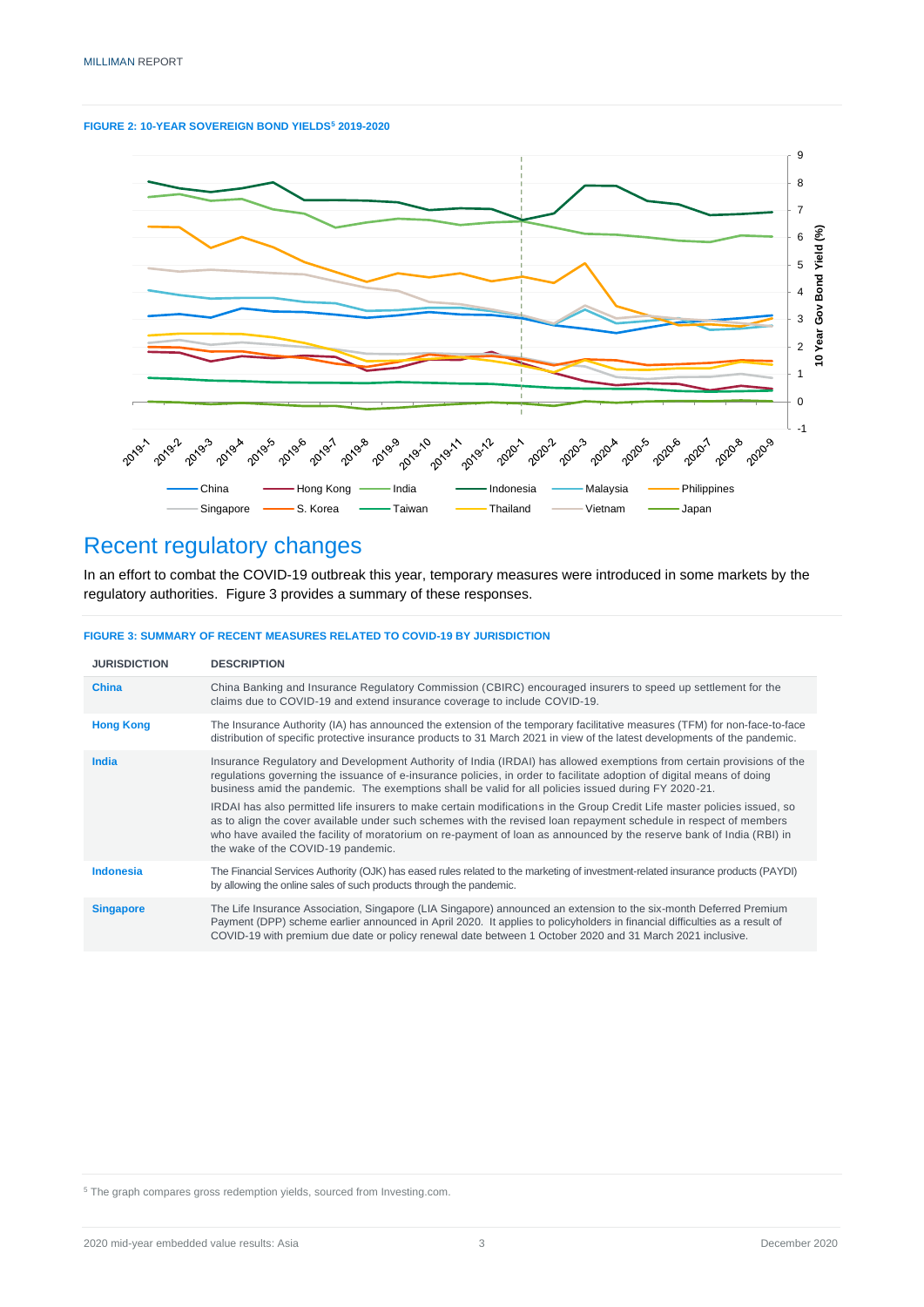### Embedded value results

The chart in Figure 3 compares the EV results by company within the different Asian markets over the period 2019 H1 to 2020 H1. It only includes those companies that have reported their mid-year EV results before the cutoff date of this report, i.e., 22 November 2020.

#### **FIGURE 3: ASIAN LIFE INSURANCE COVERED BUSINESS EV BY COMPANY6,7,8 2019 H1 TO 2020 H1**



Note: "n/a" implies that the company has not disclosed its 2020 H1 EV results at the time of writing this report.

<sup>&</sup>lt;sup>6</sup> The EV results for each company have been converted to USD at the foreign exchange (FX) rates prevailing as at their 2020 H1 reporting dates to remove most of the effect of currency fluctuations.

<sup>&</sup>lt;sup>7</sup> In this report, 2019 FY for Indian and Japanese insurers represents the financial year ending 31 March 2020; 2019 H1 and 2020 H1 represent the mid-year ending 30 September 2019 and 30 September 2020, respectively.

<sup>&</sup>lt;sup>8</sup> We have excluded those companies that have not reported 2019 H1 and 2020 H1 EV.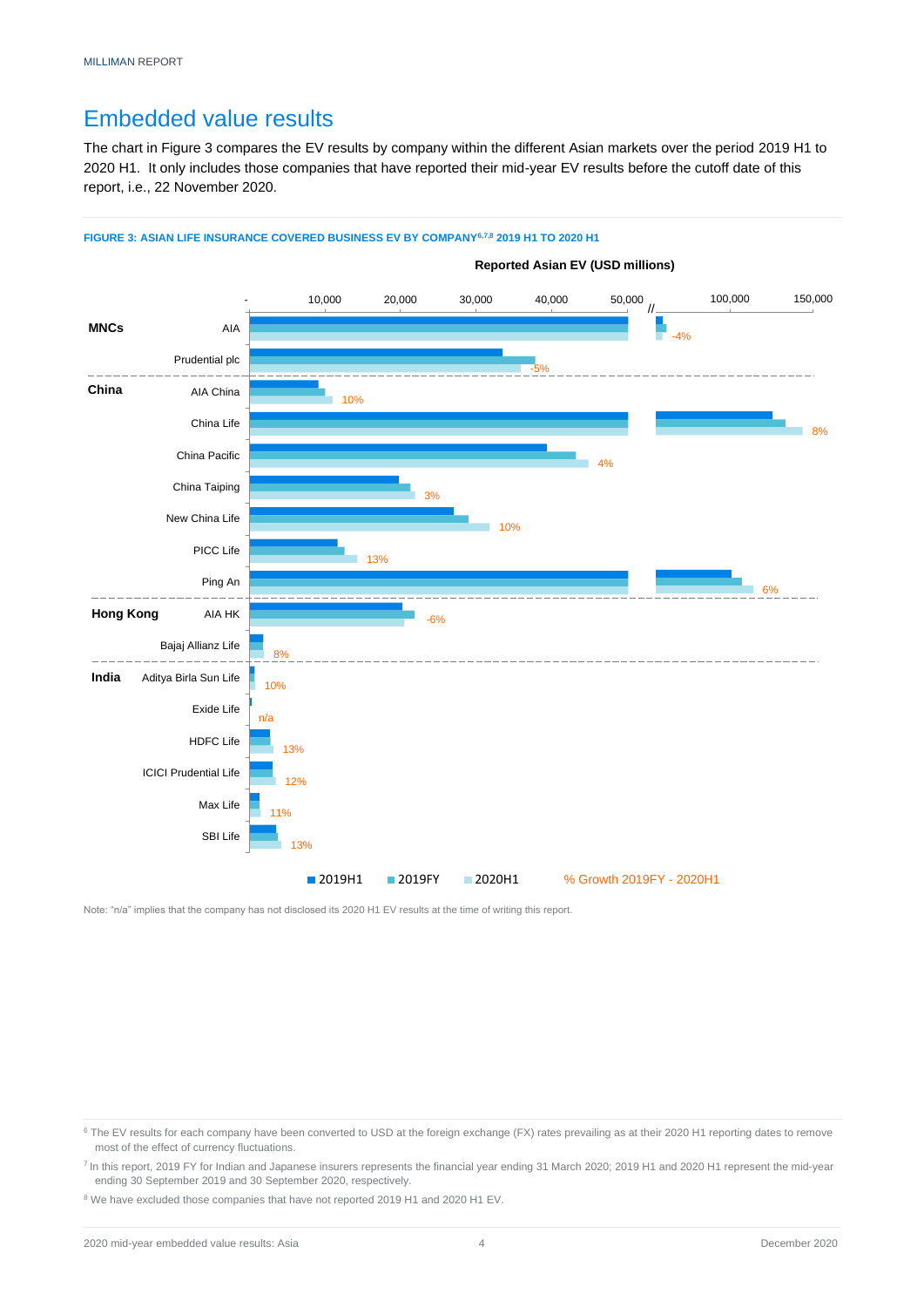

#### **FIGURE 3: ASIAN LIFE INSURANCE COVERED BUSINESS EV BY COMPANY9,10,11 2019 H1 TO 2020 H1 (CONTINUED)**

Note: "n/a" implies that the company has not disclosed its 2020H1 EV results at the time of writing this report.

Besides Prudential plc and subsidiaries of AIA in Hong Kong, Malaysia, Singapore and Thailand, all other companies reported positive increases in EV during 2020H1. AIA Group recorded a decline in EV of 4% during first half of 2020, mainly driven by the negative investment return variances and the impact from reductions in long-term economic assumptions. Prudential plc reported a fall in EV of 5%, as the positive impact of operating assumption and experience variances was offset by the impact of lower interest rates.

<span id="page-7-0"></span>Japanese companies' EV increased primarily due to economic variances. The half-year rise in equity prices, in spite of COVID-19, contributed to an increase in Adjusted New Worth (ANW), while the slight increase in ultra-long-term interest rates improved Value of In-force business (VIF).

<sup>&</sup>lt;sup>9</sup> The EV results for each company have been converted to USD at the foreign exchange (FX) rates prevailing as at their 2020H1 reporting dates to remove most of the effect of currency fluctuations.

<sup>&</sup>lt;sup>10</sup> In this report, 2019FY for Indian and Japanese insurers represents the financial year ending 31 March 2020; 2019H1 and 2020H1 represent the mid-year ending 30 September 2019 and 30 September 2020, respectively.

<sup>&</sup>lt;sup>11</sup> We have excluded those companies that have not reported 2019H1 and 2020H1 EV.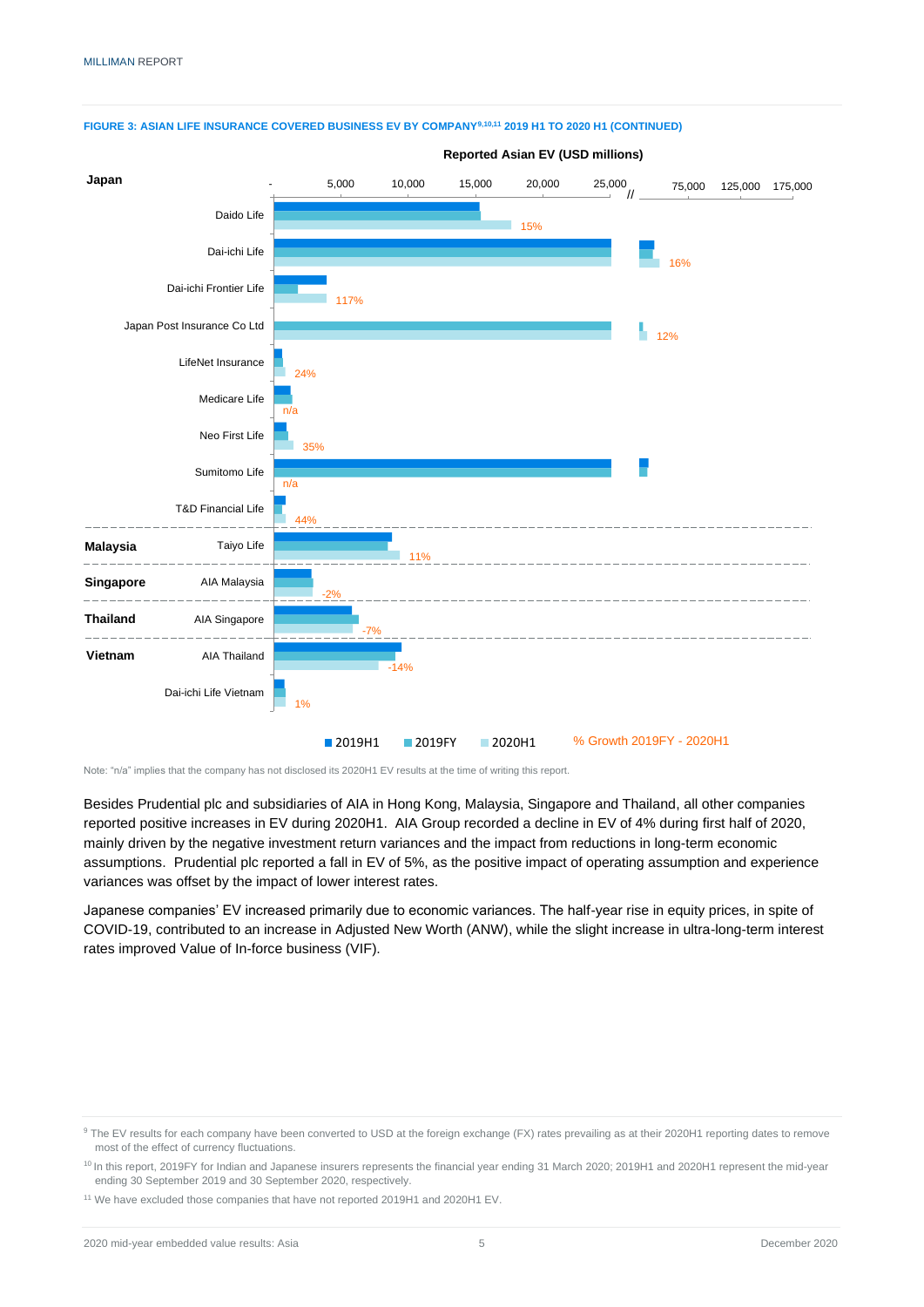### Value of new business results

The chart in Figure 4 compares the 2019 H1 and 2020 H1 VNB results by company within the different Asian markets.<sup>12,13</sup>

#### **FIGURE 4: ASIAN VNB BY COMPANY 2019 H1 AND 2020 H1**



<sup>12</sup> For Indian and Japanese insurers, the middle of the financial year (i.e., H1) falls on 30 September. For all other insurers considered in this report, including AIA, the corresponding date is 30 June.

<sup>13</sup> We have excluded those companies that have not reported 2019 H1 and 2020 H1 VNB.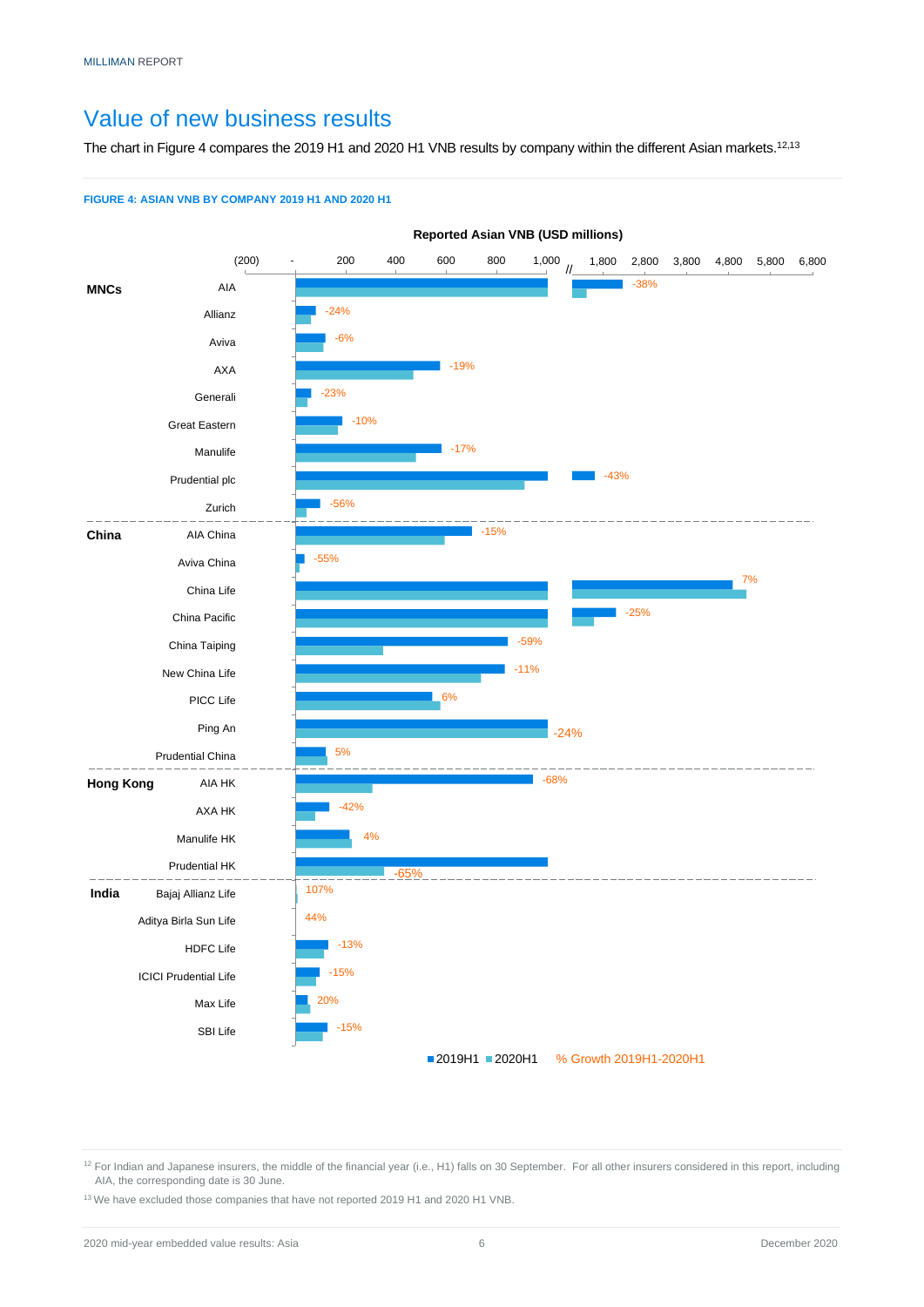

**FIGURE 4: ASIAN VNB BY COMPANY 2019 H1 AND 2020 H1 (CONTINUED)**

Most of the insurers in Asia reported declines in the VNB during the first half of 2020 as compared to the first half of 2019. The declines in VNB generally reflect the COVID-19-related reductions in sales due to government-imposed lockdowns across the region. All the multinational corporations (MNCs) disclosing results reported a decline in VNB, with Zurich reporting the highest VNB decline of 56%. The company attributed the fall in VNB to lower new business sales, unfavorable economic changes mainly due to the reduction in yields, and changes to operating assumptions in key markets in the region. AIA reported a decline of 38% in VNB primarily driven by reduced sales (due to COVID-19 lockdowns) in its main markets of Hong Kong and China. The sharp slowdown in growth can also be linked to the antigovernment protests earlier in the year and the associated economic downturn.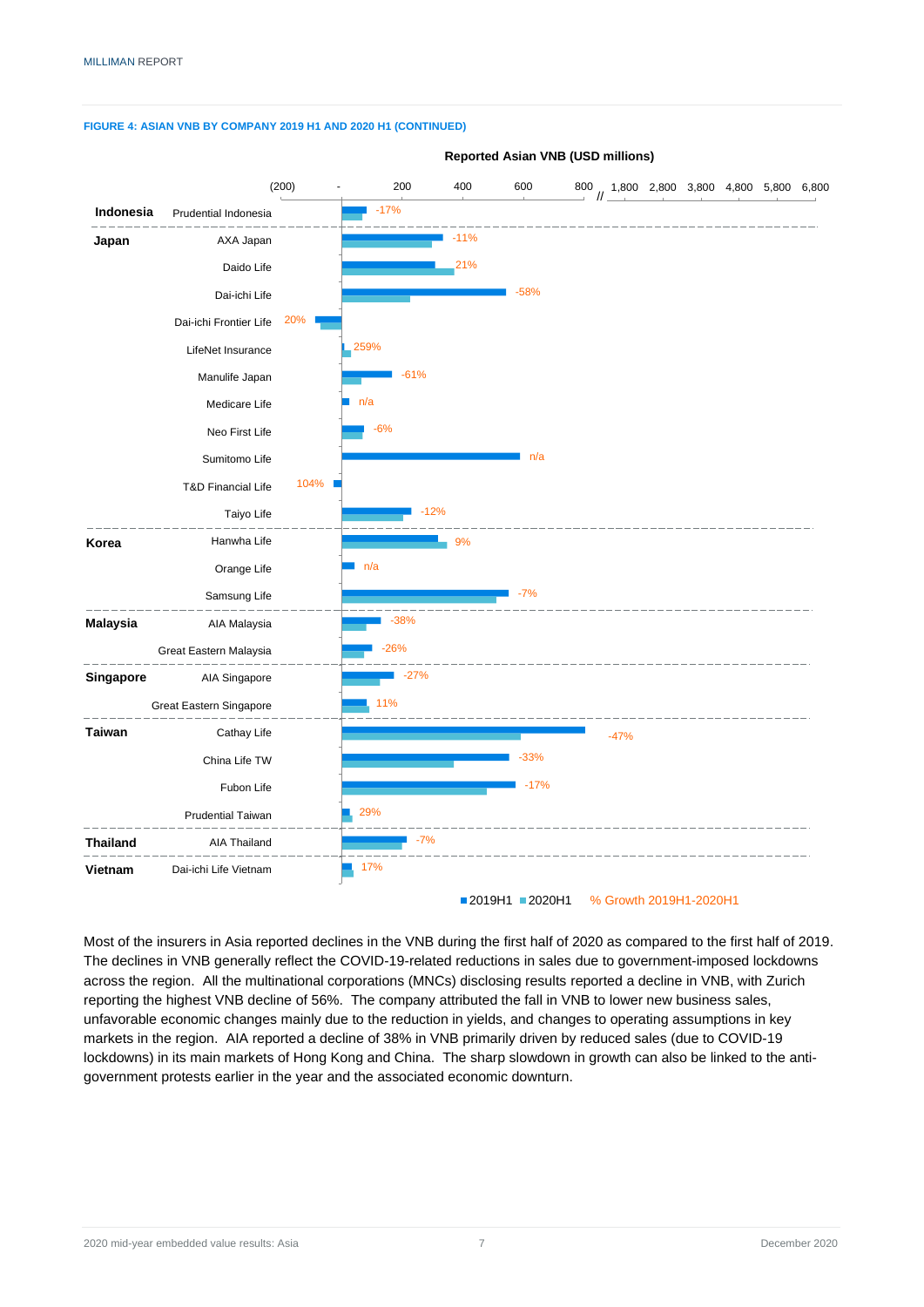In China, which entered and exited lockdown earlier than other Asian markets, the VNB in 2020 H1 declined for all insurers except China Life, PICC Life and Prudential. China Taiping recorded the highest fall of 59%, followed by China Pacific, with a decline of 25% in VNB. Both companies cited lower new business sales due to COVID-19 as the reason for the decline. On the contrary, Prudential China recorded a VNB growth of 5% in 2020 H1, attributing the growth to its geographical expansion in the market, balanced distribution channel and product strategies. Both China Life and PICC Life focused on product innovations and accelerated digital transformation, which helped increase the new business sales during the pandemic.

All life insurers in Hong Kong included in the report recorded significant declines in VNB, except Manulife where VNB rose. AIA Hong Kong recorded the largest decline of 68% in VNB, mainly driven by the mandatory quarantine requirements for all arrivals from Mainland China since early February. Prudential Hong Kong's VNB decline of 65% was also primarily driven by continued restrictions on travel from Mainland China, with additional impact coming from lower interest rates. Manulife's APE had increased 21% year-on-year in first quarter of 2020, mainly driven by the continued success of Voluntary Health Insurance Scheme and Qualifying Deferred Annuity products and its agency channel performance. However, as a result of COVID-19 travel restrictions, APE decreased by 8% in the second quarter of 2020 due to lower sales to mainland Chinese visitors, partially offset by an increase in demand from local customers. Overall, there was a VNB growth of 4% in Manulife Hong Kong's business during 2020 H1, despite lower APE sales and lower interest rates during the second quarter.

In India, Bajaj Allianz Life, Aditya Birla Sun Life and Max Life recorded positive VNB growth during 2020 H1, while the other insurers reported declines in VNB. Bajaj Allianz Life reported VNB growth of 107% (a growth of INR 316 million in absolute terms), albeit from a very small base, mainly driven by diversified distribution mix, and higher volumes through scaling up of digital channels and partnerships. Aditya Birla Sun Life and Max Life also leveraged technology for new business sales and policy renewals. On the other hand, HDFC Life and SBI Life reported a decline in VNB of 13% and 15% respectively. SBI Life's decline in VNB was mainly driven by lower business volumes and change in economic assumptions, while HDFC Life cited lower APE sales, changes in assumptions and fixed costs absorption as the main reasons for the decline in VNB.

In Japan, mainly due to COVID-19, new sales significantly decreased for most of the insurers, even from the reduced level due to the large decrease in COLI business and foreign currency denominated savings products in the last year. Lifenet, a pioneer of online distribution, was an exception, recording very strong growth of 259%, though its market share remains small. Many Japanese companies are now accelerating their digital transformation efforts to try to adapt to the new normal.

AIA Malaysia reported a 38% reduction in VNB resulting from the decline in new business sales during the peak of the COVID-19 movement restrictions in April, which was partly offset by strong double-digit month-on-month growth across all distribution channels in May and June. VNB for Great Eastern Malaysia also declined by 26% in 2020 H1 due to lower sales due to COVID-19 restrictions.

In Singapore, while AIA reported a decline in VNB of 27%, Great Eastern reported an increase in VNB of 11%. AIA's decline in VNB was largely a result of containment measures that were implemented in the second quarter of 2020. Great Eastern attributed its increase in VNB to its growth in sales through a successful adoption of digital technology by its agency channel, which was enabled by major digital and infrastructure-related initiatives taken during the preceding two years.

In South Korea, Samsung Life's VNB declined by 7% due to the decreased volumes, product mix change and unfavourable economic assumption adjustments.

Except Prudential Taiwan, all other insurers recorded a decline in VNB in Taiwan. Prudential attributed its VNB growth of 29% to increased sales in the second quarter, as a result of the easing of COVID-19 restrictions. On the other hand, Cathay Life's VNB declined by 47% due to lower sales volume and product mix change impacted by COVID-19 pandemic and lower reserving interest rates for new policies.

AIA Thailand reported a VNB fall of 7%, impacted by the spread of COVID-19; however, as government restrictions eased in June, the increased sales momentum offset some of the negative impact in the first half.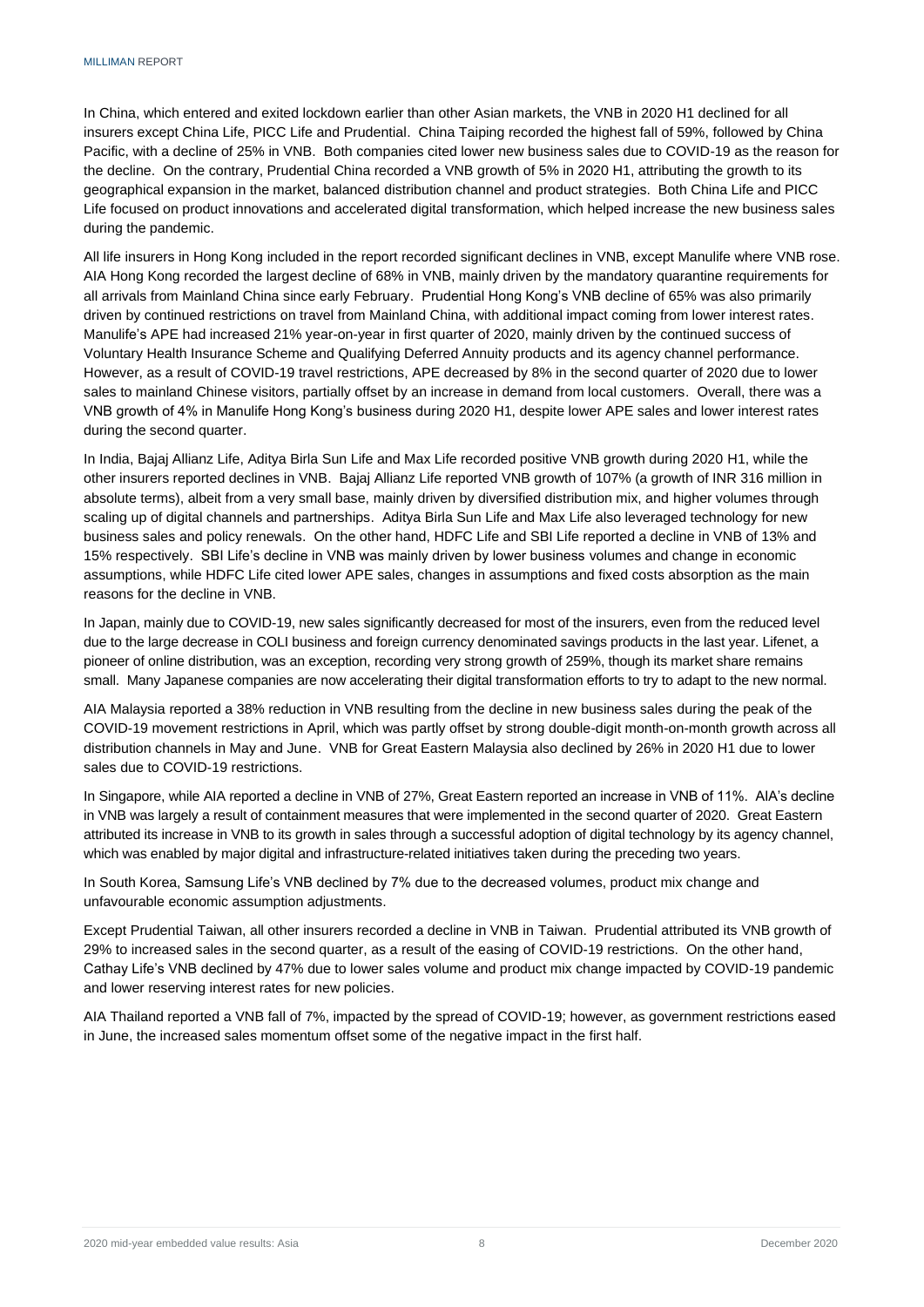### <span id="page-11-0"></span>New business margin results



#### **FIGURE 5: IMPLIED NEW BUSINESS MARGINS BY COMPANY,14,15,16,17 FOR 2019 H1 AND 2020 H1**

 $14$  For the MNCs, please note that these are the margins relating to their Asian business.

<sup>&</sup>lt;sup>15</sup> New business margin is defined as VNB divided by APE. We have excluded Japan insurers from this analysis as they report new business margins as the ratio of VNB to the present value of new business premiums.

<sup>16</sup> We have excluded those companies that have not reported 2019 H1 and 2020 H1 new business margins.

<sup>&</sup>lt;sup>17</sup> APE figures for China insurers include short-term insurance premiums as life insurers write both short-term and long-term business for both life and health insurance.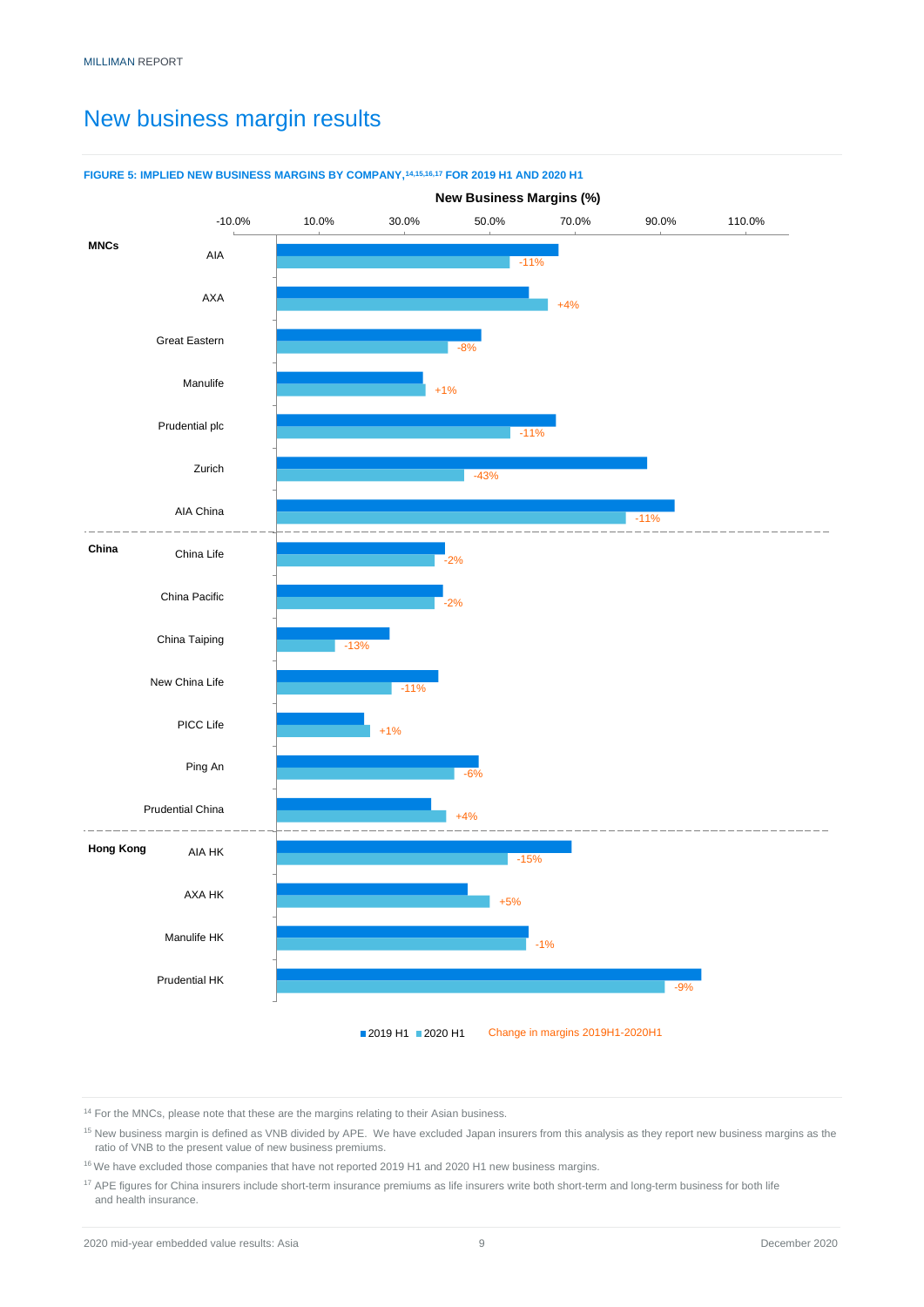

#### **FIGURE 5 IMPLIED NEW BUSINESS MARGINS BY COMPANY FOR 2019 H1 AND 2020 H1 (CONTINUED)**

In comparison to the first half of 2019, in the first half of 2020, changes in new business margins were varied. Most insurers across Asia reported a decrease in new business margins, although a few reported increases.

The following companies had a significant drop in new business margins (in relative terms):

- Zurich, from 87% to 44%
- AIA Hong Kong, from 69% to 54%
- AIA Malaysia, from 65% to 51%

AIA Group attributed the fall in its new business margin of 11 percentage points (pps) to combination of a shift to lower margin deferred annuities in Hong Kong, and participating products in mainland China. In Singapore, AIA's new business margins decreased by 5 pps, mainly from acquisition expense overruns and a higher proportion of single premium unitlinked business. Similarly, AIA Malaysia's new business margin declined by 15 pps due to a higher mix of group insurance business and acquisition expense overruns.

In contrast, AXA Hong Kong and ICICI Prudential Life recorded the highest growth in new business margin of 5 pps.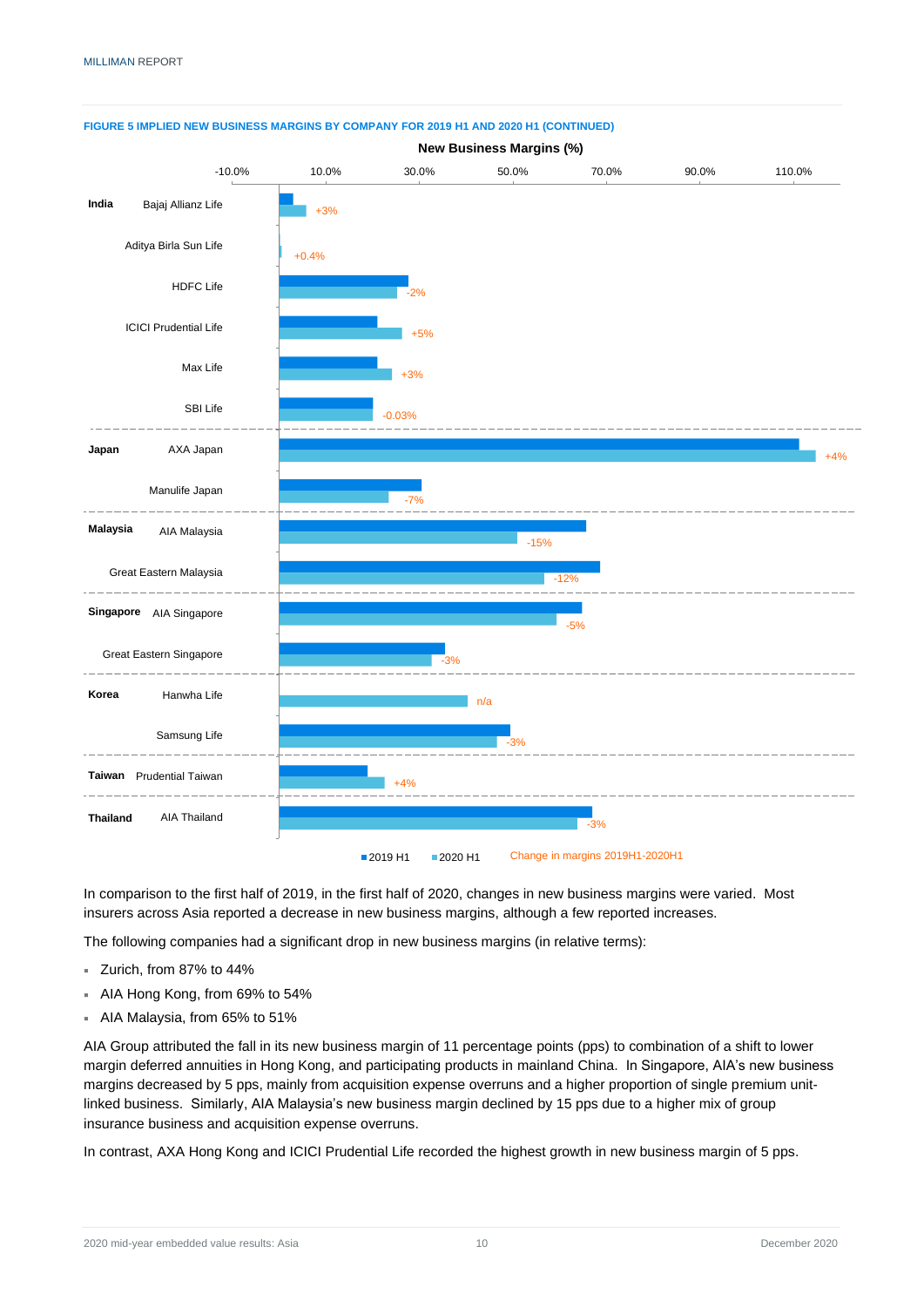### <span id="page-13-0"></span>Risk discount rate and investment return assumptions

The risk discount rate and investment return assumptions of the insurers in Asia that report embedded value results are listed in Figures 7 and 8.

#### **FIGURE 7: RISK DISCOUNT RATE AND INVESTMENT RETURN ASSUMPTIONS OF MNCS<sup>18</sup>**

| <b>TYPE</b> | <b>COMPANY</b>       | EV<br><b>PRINCIPLE</b> | <b>RDR</b>                                                                                                                                                                                                                                                                                                         | <b>INVESTMENT RETURNS</b>                                                                                                                                                                                                                                                                                                                                                                                                                                                                                                                                                                                                    |  |  |  |  |  |
|-------------|----------------------|------------------------|--------------------------------------------------------------------------------------------------------------------------------------------------------------------------------------------------------------------------------------------------------------------------------------------------------------------|------------------------------------------------------------------------------------------------------------------------------------------------------------------------------------------------------------------------------------------------------------------------------------------------------------------------------------------------------------------------------------------------------------------------------------------------------------------------------------------------------------------------------------------------------------------------------------------------------------------------------|--|--|--|--|--|
| <b>MNC</b>  | AIA                  | <b>TEV</b>             | China: 9.75%<br>Hong Kong: 7.00%<br>Indonesia: 13.00%<br>Korea: 8.10%<br>Malaysia: 8.55%<br>Philippines (Philam Life): 11.80%<br>Singapore: 6.60%<br>Sri Lanka: 15.70%<br>Taiwan: 7.55%<br>Thailand: 7.90 %<br>Vietnam: 9.80%                                                                                      | China: Equities 9.30%, 10Y Gov't Bonds 3.70%<br>Hong Kong: Equities 7.00%, 10Y Gov't Bonds 2.20%<br>Indonesia: Equities 12.00%, 10Y Gov't Bonds 7.50%<br>Korea: Equities 6.50%, 10Y Gov't Bonds 2.20%<br>Malaysia: Equities 8.60%, 10Y Gov't Bonds 4.00%<br>Philippines (Philam Life): Equities 10.50%,<br>10Y Gov't Bonds 5.30%<br>Singapore: Equities 6.70%, 10Y Gov't Bonds 2.20%<br>Sri Lanka: Equities 12.00%, 10Y Gov't Bonds 10.00%<br>Taiwan: Equities 5.90%, 10Y Gov't Bonds Current 0.45%,<br>Long Term 1.30%<br>Thailand: Equities 7.70%, 10Y Gov't Bonds 2.70%<br>Vietnam: Equities 9.30%, 10Y Gov't Bonds 4.00% |  |  |  |  |  |
|             | <b>Allianz</b>       | MCEV / SII             | Risk-free interest rate curves.<br>allowing for volatility adjustment.                                                                                                                                                                                                                                             | Risk-free interest rate curves, allowing for volatility adjustment.                                                                                                                                                                                                                                                                                                                                                                                                                                                                                                                                                          |  |  |  |  |  |
|             | Aviva                | SII                    | Risk-free interest rate curves,<br>allowing for credit risk adjustment,<br>volatility adjustment and matching<br>adjustment.                                                                                                                                                                                       | Risk-free interest rate curves, allowing for credit risk adjustment,<br>volatility adjustment and matching adjustment.                                                                                                                                                                                                                                                                                                                                                                                                                                                                                                       |  |  |  |  |  |
|             | <b>AXA</b>           | EEV                    | Risk-free interest rate curves,<br>allowing for credit risk adjustment<br>and volatility adjustment.                                                                                                                                                                                                               | Risk-free interest rate curves, allowing for credit risk adjustment and<br>volatility adjustment.                                                                                                                                                                                                                                                                                                                                                                                                                                                                                                                            |  |  |  |  |  |
|             | <b>Great Eastern</b> | <b>TEV</b>             | Singapore: 7.00%<br>Malaysia: 8.75%<br>Indonesia: 13.5%                                                                                                                                                                                                                                                            | Not disclosed.                                                                                                                                                                                                                                                                                                                                                                                                                                                                                                                                                                                                               |  |  |  |  |  |
|             | <b>Manulife</b>      | <b>TEV</b>             | Hong Kong: 9.00%<br>Japan: 5.75%                                                                                                                                                                                                                                                                                   | Hong Kong: Equity 9.50%, 10Y Gov't Bonds (immediate to ultimate<br>reinvestment rate): 1.78% to 4.10%<br>Japan: Equity 6.00%, 10Y Gov't Bonds (immediate to ultimate<br>reinvestment rate): -0.03% to 3.44%                                                                                                                                                                                                                                                                                                                                                                                                                  |  |  |  |  |  |
|             | Prudential plc       | EEV                    | China: 7.9% (NB), 7.9% (IF)<br>Hong Kong: 1.8% (NB), 2.7% (IF)<br>Indonesia: 10.6% (NB), 10.6% (IF)<br>Malaysia: 5.5% (NB), 5.6% (IF)<br>Philippines: 10.7% (NB), 10.7% (IF)<br>Singapore: 2.5% (NB), 3.0% (IF)<br>Taiwan: 2.8% (NB), 2.4% (IF)<br>Thailand: 9.1% (NB), 9.1% (IF)<br>Vietnam: 4.7% (NB), 5.0% (IF) | China: 10Y Gov't Bonds 2.9%<br>Hong Kong: 10Y Gov't Bonds 0.7%<br>Indonesia: 10Y Gov't Bonds 7.8%<br>Malaysia: 10Y Gov't Bonds 3.0%<br>Philippines: 10Y Gov't Bonds 2.9%<br>Singapore: 10Y Gov't Bonds 1.0%<br>Taiwan: 10Y Gov't Bonds 0.5%<br>Thailand: 10Y Gov't Bonds 1.4%<br>Vietnam: 10Y Gov't Bonds 3.0%                                                                                                                                                                                                                                                                                                               |  |  |  |  |  |
|             | Zurich               | <b>MCEV</b>            | Swap rates, allowing for volatility<br>adjustment.                                                                                                                                                                                                                                                                 | Swap rates, allowing for volatility adjustment.                                                                                                                                                                                                                                                                                                                                                                                                                                                                                                                                                                              |  |  |  |  |  |

Note: Blue-shaded entries indicate that the 2020 H1 EV assumptions for the company have not yet been disclosed, thus the stated assumptions have been based on FY 2019 disclosures instead.

<sup>18</sup> NB: new business; IF: in-force business.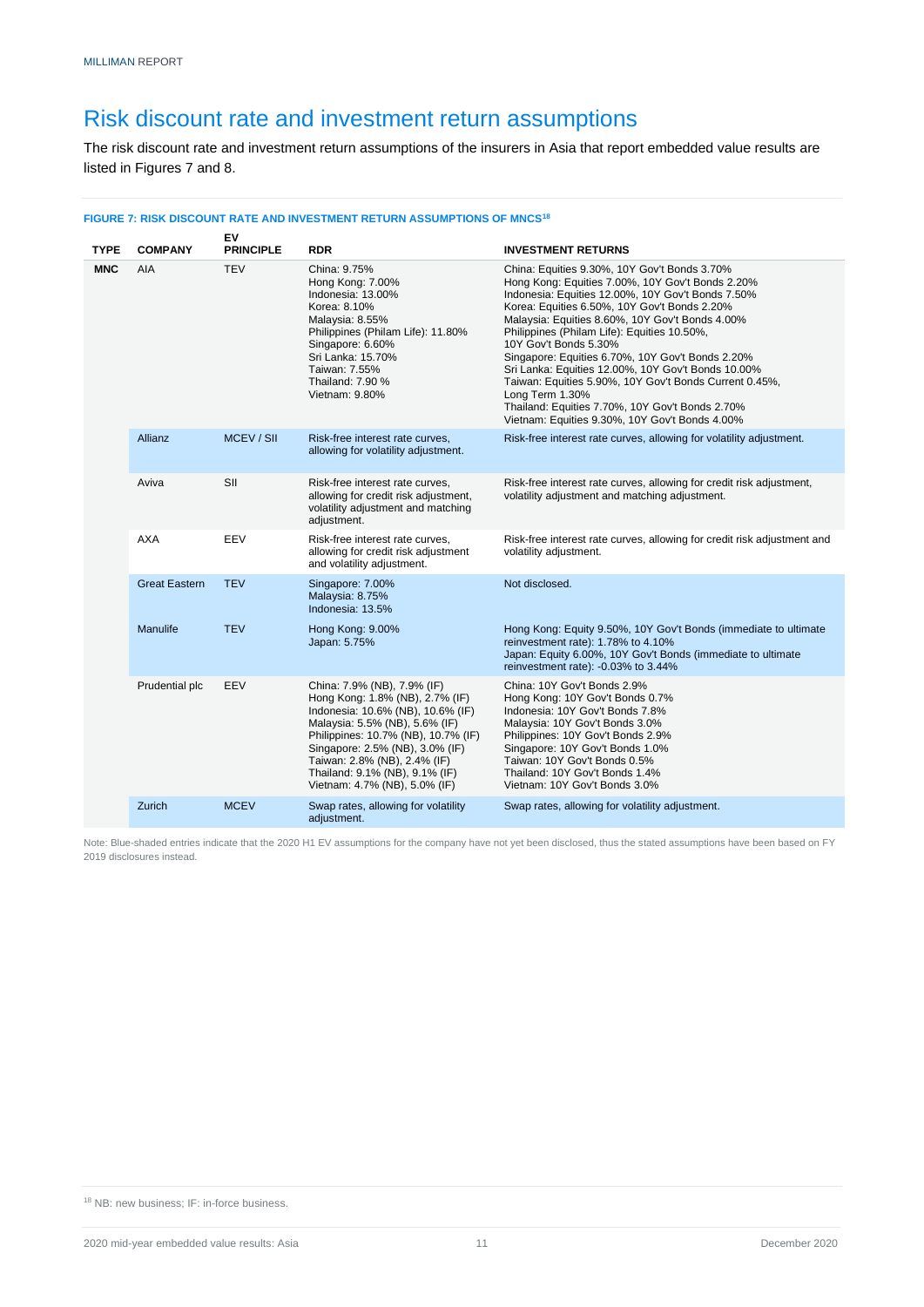| <b>MARKET</b>    | <b>COMPANY</b>                                                  | EV<br><b>PRINCIPLE</b> | <b>RDR</b>                                                                                           | <b>INVESTMENT RETURNS</b>                                                                                                                                                                                                                                             |  |  |  |  |  |  |  |
|------------------|-----------------------------------------------------------------|------------------------|------------------------------------------------------------------------------------------------------|-----------------------------------------------------------------------------------------------------------------------------------------------------------------------------------------------------------------------------------------------------------------------|--|--|--|--|--|--|--|
| <b>China</b>     |                                                                 |                        | Chinese 10-year government bond yield at 30 June 2020: 2.895%                                        |                                                                                                                                                                                                                                                                       |  |  |  |  |  |  |  |
|                  | AIA                                                             | <b>TEV</b>             | 9.75%                                                                                                | China: Equities 9.30%, 10Y Gov't Bonds 3.70%.                                                                                                                                                                                                                         |  |  |  |  |  |  |  |
|                  | China Life                                                      | TEV                    | 10.00%                                                                                               | Assumed to be 5%.                                                                                                                                                                                                                                                     |  |  |  |  |  |  |  |
|                  | China Pacific                                                   | <b>TEV</b>             | 11.00%                                                                                               | Long-term business: 5.00%.<br>Short-term business: based on the latest 1-year bank<br>deposit base rate.                                                                                                                                                              |  |  |  |  |  |  |  |
|                  | China Taiping                                                   | <b>TEV</b>             | 11.00%                                                                                               | Assumed to be 4.80% with an increase of 0.05%<br>annually up to 5.00% and thereafter remain unchanged.                                                                                                                                                                |  |  |  |  |  |  |  |
|                  | New China Life                                                  | <b>TEV</b>             | 11.00%                                                                                               | Year 1: 4.50% (non-linked), 7.60% (linked)<br>Year 2: 4.60% (non-linked), 4.7% (universal life), 7.60%<br>(linked)<br>Year 3: 4.80% (non-linked), 5.00% (universal life),<br>7.80% (linked)<br>Year 4+: 5.00% (non-linked), 5.10% (universal life),<br>7.90% (linked) |  |  |  |  |  |  |  |
|                  | PICC Life                                                       | TEV                    | 10.00%                                                                                               | 5.25%                                                                                                                                                                                                                                                                 |  |  |  |  |  |  |  |
|                  | Ping An<br><b>TEV</b>                                           |                        | 11.00%                                                                                               | Non-investment-linked: 4.75% in Year 1 and 5.00%<br>thereafter.<br>Investment-linked: slightly higher than non-investment-<br>linked.                                                                                                                                 |  |  |  |  |  |  |  |
|                  | EEV<br>Prudential                                               |                        | 7.9% (NB), 7.9% (IF)                                                                                 | 10Y Gov't Bonds 2.9%                                                                                                                                                                                                                                                  |  |  |  |  |  |  |  |
| <b>Hong Kong</b> | Hong Kong 10-year government bond yield at 30 June 2020: 0.651% |                        |                                                                                                      |                                                                                                                                                                                                                                                                       |  |  |  |  |  |  |  |
|                  | AIA                                                             | <b>TEV</b>             | 7.00%                                                                                                | Equities 7.0%, 10Y Gov't Bonds 2.2%                                                                                                                                                                                                                                   |  |  |  |  |  |  |  |
|                  | AXA                                                             | EEV                    | Risk-free interest rate curves,<br>allowing for credit risk adjustment<br>and volatility adjustment. | Risk-free interest rate curves, allowing for credit risk<br>adjustment and volatility adjustment.                                                                                                                                                                     |  |  |  |  |  |  |  |
|                  | Manulife<br><b>TEV</b>                                          |                        | Hong Kong: 9.00%                                                                                     | Hong Kong: Equity 9.50%, 10Y Gov't Bonds (immediate<br>to ultimate reinvestment rate): 1.78% to 4.10%                                                                                                                                                                 |  |  |  |  |  |  |  |
|                  | Prudential                                                      | EEV                    | 1.8% (NB), 2.7% (IF)                                                                                 | 10Y Gov't Bonds 0.7%                                                                                                                                                                                                                                                  |  |  |  |  |  |  |  |
| India            |                                                                 |                        | Indian 10-year government bond yield at 30 September 2020: 6.051%                                    |                                                                                                                                                                                                                                                                       |  |  |  |  |  |  |  |
|                  | Bajaj Allianz                                                   | <b>MCEV</b>            | Risk-free yield curve.                                                                               | Risk-free yield curve.                                                                                                                                                                                                                                                |  |  |  |  |  |  |  |
|                  | Aditya Birla Sun Life<br><b>MCEV</b>                            |                        | Not disclosed (although expected<br>to be risk-free yield curve given<br>the valuation methodology). | Not disclosed (although expected to be risk-free yield<br>curve given the valuation methodology).                                                                                                                                                                     |  |  |  |  |  |  |  |
|                  | Exide Life                                                      | <b>MCEV</b>            | Not disclosed (although expected<br>to be risk-free yield curve given<br>the valuation methodology). | Not disclosed (although expected to be risk-free yield<br>curve given the valuation methodology).                                                                                                                                                                     |  |  |  |  |  |  |  |
|                  | <b>HDFC Life</b>                                                | IEV                    | Risk-free yield curve.                                                                               | Risk-free yield curve.                                                                                                                                                                                                                                                |  |  |  |  |  |  |  |
|                  | <b>ICICI Prudential</b>                                         | IEV                    | Risk-free yield curve.                                                                               | Risk-free yield curve.                                                                                                                                                                                                                                                |  |  |  |  |  |  |  |
|                  | Kotak Life                                                      | <b>IEV</b>             | Not disclosed (although expected<br>to be risk-free yield curve given<br>the valuation methodology). | Not disclosed (although expected to be risk-free yield<br>curve given the valuation methodology).                                                                                                                                                                     |  |  |  |  |  |  |  |
|                  | Max Life                                                        | <b>MCEV</b>            | Risk-free yield curve.                                                                               | Risk-free yield curve.                                                                                                                                                                                                                                                |  |  |  |  |  |  |  |
|                  | <b>PNB MetLife</b>                                              | <b>IEV</b>             | Not disclosed (although expected<br>to be risk-free yield curve given<br>the valuation methodology). | Not disclosed (although expected to be risk-free yield<br>curve given the valuation methodology).                                                                                                                                                                     |  |  |  |  |  |  |  |
|                  | SBI Life                                                        | IEV                    | Risk-free yield curve.                                                                               | Risk-free yield curve.                                                                                                                                                                                                                                                |  |  |  |  |  |  |  |

#### **FIGURE 8: RISK DISCOUNT RATE AND INVESTMENT ASSUMPTIONS OF INSURERS BY MARKET19,20,21**

<sup>19</sup> NB: new business; IF: in-force business.

<sup>20</sup> Source for 10-year government bond yields: Investing.com.

<sup>&</sup>lt;sup>21</sup> For Indian and Japanese companies, the financial year runs from April to March. Therefore, the 10-year government bond yields are shown as at 30 September 2020 (i.e., at the mid-year valuation date for these companies).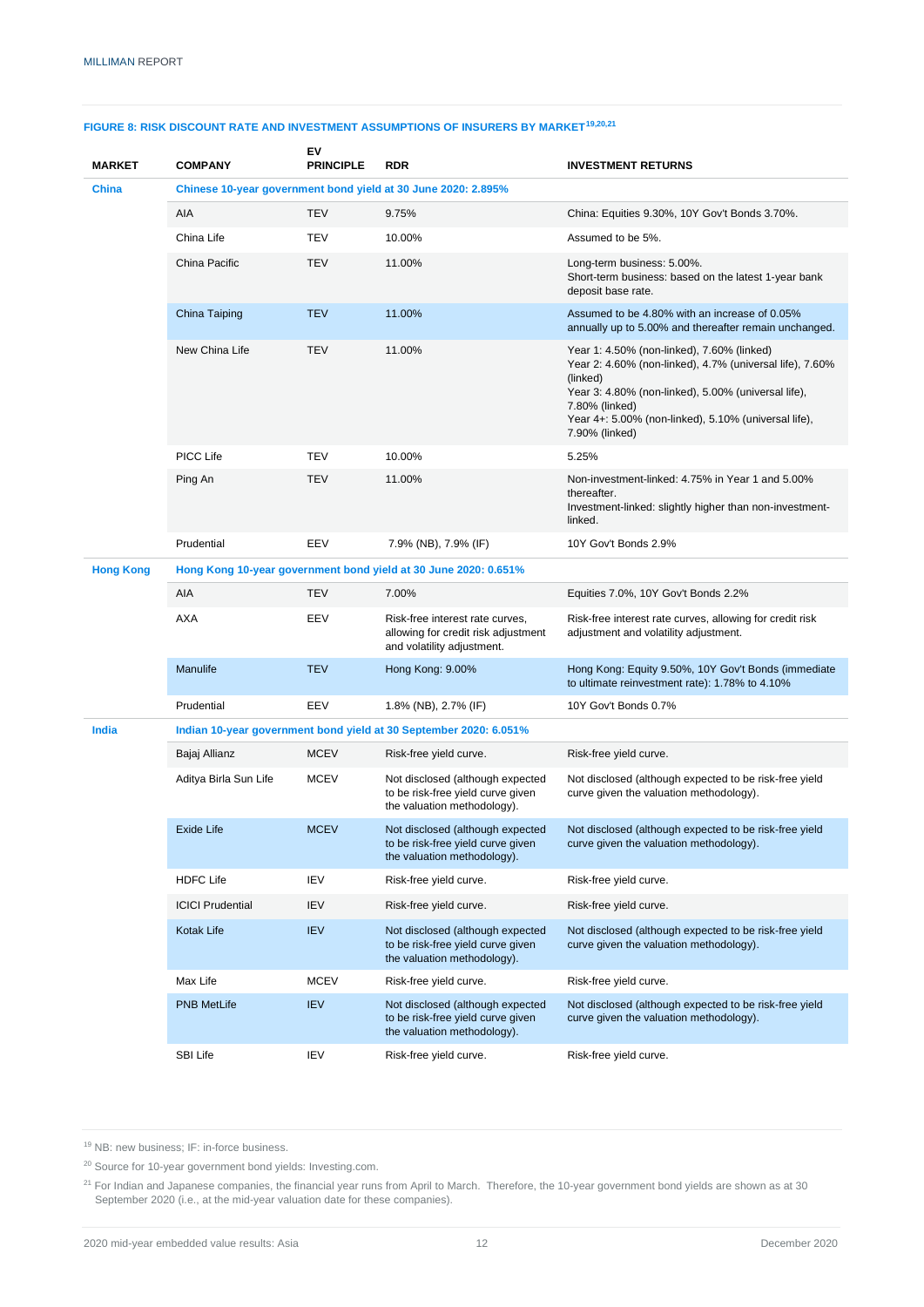| <b>MARKET</b> | <b>COMPANY</b>                            | ΕV<br><b>PRINCIPLE</b> | <b>RDR</b>                                                                                                                                                                                                                                 | <b>INVESTMENT RETURNS</b>                                                                          |
|---------------|-------------------------------------------|------------------------|--------------------------------------------------------------------------------------------------------------------------------------------------------------------------------------------------------------------------------------------|----------------------------------------------------------------------------------------------------|
| Japan         |                                           |                        | Japanese 10-year government bond yield at 30 September 2020: 0.016%                                                                                                                                                                        |                                                                                                    |
|               | <b>AXA</b>                                | <b>MCEEV</b>           | Risk-free interest rate curves,<br>allowing for credit risk adjustment<br>and volatility adjustment.                                                                                                                                       | Risk-free interest rate curves, allowing for credit risk<br>adjustment and volatility adjustment.  |
|               | Manulife                                  | TEV                    | Japan: 5.75%                                                                                                                                                                                                                               | Japan: Equity 6.00%, 10Y Gov't Bonds (immediate to<br>ultimate reinvestment rate): -0.03% to 3.44% |
|               | Daido Life                                | <b>MCEV</b>            | Risk-free rate: Based on JGB and<br>UFRs.<br>Risk-free rate (Foreign<br>currencies): Based on swap rates<br>extrapolated by assuming that<br>forward rates in after the latest<br>market data point available are<br>flat.                 | Risk-free interest rate curves.                                                                    |
|               | Dai-ichi Life                             | <b>MCEEV</b>           | Risk-free rate (JPY): Based on<br><b>JGB and UFRs.</b><br>Risk-free rate (Foreign<br>currencies): Based on swap rates<br>extrapolated by assuming forward<br>rates in the 31st year and beyond<br>were equal to those in the 30th<br>year. | Risk-free interest rate curves.                                                                    |
|               | Dai-ichi Frontier Life                    | <b>MCEEV</b>           | Risk-free rate (JPY): Based on<br><b>JGB and UFRs.</b><br>Risk-free rate (Foreign<br>currencies): Based on swap rates<br>extrapolated by assuming forward<br>rates in the 31st year and beyond<br>were equal to those in the 30th<br>year. | Risk-free interest rate curves.                                                                    |
|               | Japan Post Insurance<br>Co Ltd            | <b>MCEEV</b>           | Risk-free rate (based on JGB and<br>UFRs).                                                                                                                                                                                                 | Risk-free interest rate curves.                                                                    |
|               | <b>LifeNet Insurance</b>                  | <b>MCEEV</b>           | Risk-free rate (based on swap<br>rates and UFRs).                                                                                                                                                                                          | Risk-free interest rate curves.                                                                    |
|               | <b>Medicare Life</b>                      | <b>MCEEV</b>           | Risk-free rate (Based on<br>Japanese, U.S. and Australian<br>Government Bond and UFRs).                                                                                                                                                    | Risk-free interest rate curves.                                                                    |
|               | Meiji Yasuda Life                         | <b>MCEEV</b>           | Risk-free rate (based on JGB).                                                                                                                                                                                                             | Risk-free interest rate curves.                                                                    |
|               | MS&AD Aioi Life                           | <b>MCEEV</b>           | Risk-free rate: Based on JGB and<br>extrapolated by assuming forward<br>rates in the 41st year and beyond<br>were equal to those in the 40th<br>year.                                                                                      | Risk-free interest rate curves.                                                                    |
|               | <b>MS&amp;AD Primary Life</b>             | <b>MCEEV</b>           | JPY swap rates extrapolated by<br>assuming forward rates in the<br>41st year and beyond were equal<br>to those in the 40th year. USD<br>and AUD swap rates allow for<br>illiquidity premium.                                               | Risk-free interest rate curves.                                                                    |
|               | Neo First Life                            | <b>MCEEV</b>           | Risk-free rate (JPY): Based on<br><b>JGB and UFRs.</b><br>Risk-free rate (Foreign<br>currencies): Based on swap rates                                                                                                                      | Risk-free interest rate curves.                                                                    |
|               |                                           |                        | extrapolated by assuming that<br>forward rates in the 31st year and<br>beyond were equal to those in<br>the 30th year.                                                                                                                     |                                                                                                    |
|               | Sompo Japan<br>Nipponkoa Himawari<br>Life | <b>MCEV</b>            | Risk-free rate (based on<br>Japanese Government Bond and<br>ultimate forward rates).                                                                                                                                                       | Risk-free interest rate curves.                                                                    |
|               | Sony Life                                 | <b>MCEV</b>            | Risk-free rate (based on JGB and<br>US. Treasury yields and ultimate<br>forward rates).                                                                                                                                                    | Risk-free interest rate curves.                                                                    |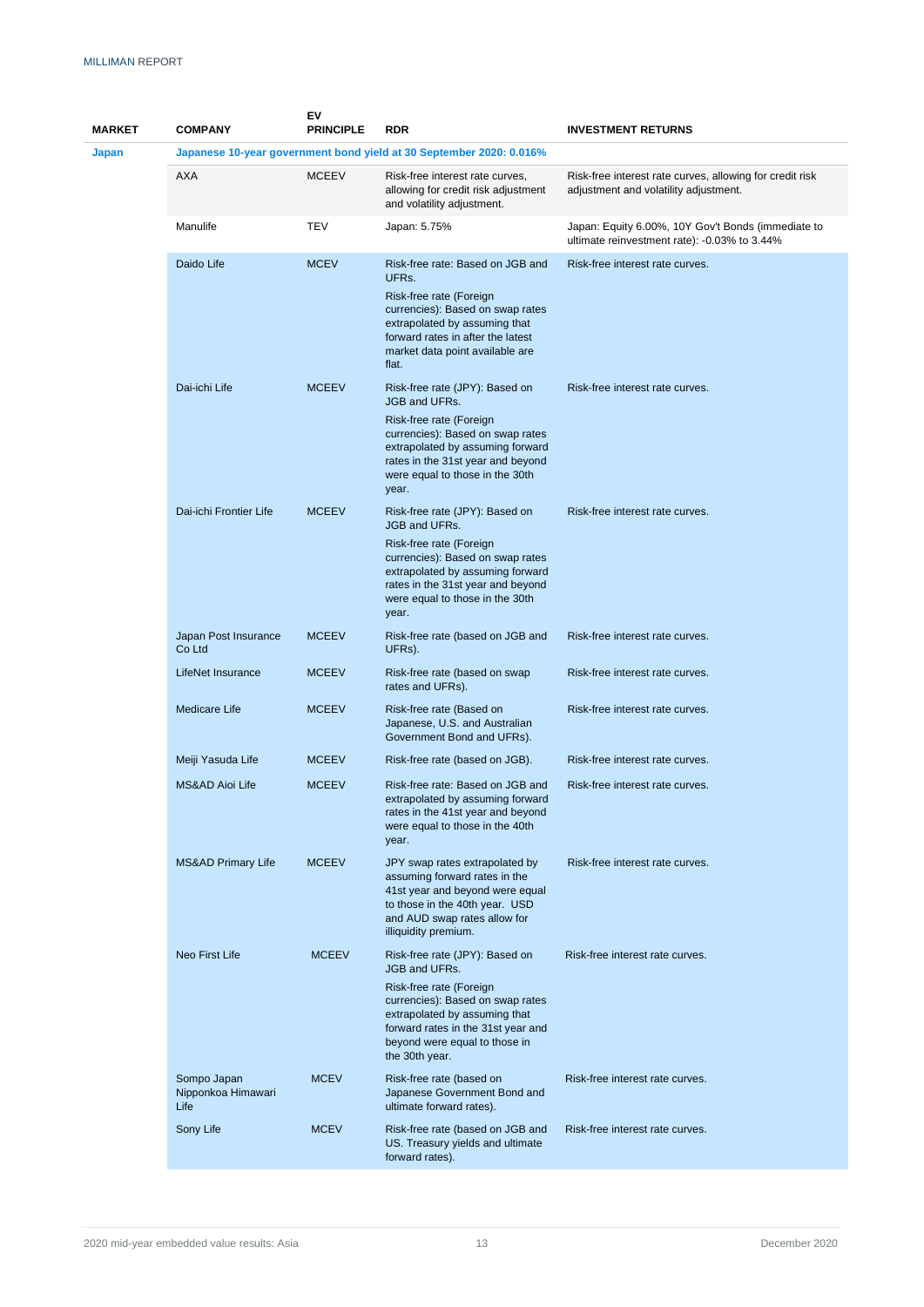| <b>MARKET</b>      | <b>COMPANY</b>                                                    | ΕV<br><b>PRINCIPLE</b> | <b>RDR</b>                                                                                                                                                                                                                                                                                                                                                  | <b>INVESTMENT RETURNS</b>                                                                                                 |  |  |  |  |  |  |
|--------------------|-------------------------------------------------------------------|------------------------|-------------------------------------------------------------------------------------------------------------------------------------------------------------------------------------------------------------------------------------------------------------------------------------------------------------------------------------------------------------|---------------------------------------------------------------------------------------------------------------------------|--|--|--|--|--|--|
|                    | Sumitomo Life                                                     | <b>MCEEV</b>           | Risk-free rate (based on<br>Japanese, US. and Australian<br>Government Bond and ultimate<br>forward rates).                                                                                                                                                                                                                                                 | Risk-free interest rate curves.                                                                                           |  |  |  |  |  |  |
|                    | <b>T&amp;D Financial Life</b>                                     | <b>MCEV</b>            | Risk-free rate (JPY): Based on<br><b>JGB and UFRs.</b>                                                                                                                                                                                                                                                                                                      | Risk-free interest rate curves.                                                                                           |  |  |  |  |  |  |
|                    |                                                                   |                        | Risk-free rate (Foreign<br>currencies): Based on swap rates<br>extrapolated by assuming that<br>forward rates in after the latest<br>market data point available are<br>flat.                                                                                                                                                                               |                                                                                                                           |  |  |  |  |  |  |
|                    | Taiyo Life                                                        | <b>MCEV</b>            | Risk-free rate (JPY): Based on<br>JGB and UFRs. Risk-free rate<br>(Foreign currencies): Based on<br>swap rates extrapolated by<br>assuming that forward rates after<br>the latest market data point<br>available are flat.                                                                                                                                  | Risk-free interest rate curves.                                                                                           |  |  |  |  |  |  |
|                    | <b>Tokio Marine &amp; Nichido</b><br>Life                         | <b>MCEV</b>            | Risk-free rate (JPY): Based on<br>JGB and 41st year and thereafter<br>are set to the 40-year spot rate<br>adjusted based on historical<br>interest rate movements.<br>Risk-free rate (Foreign<br>currencies): Based on swap rates<br>extrapolated by assuming that<br>forward rates in the 31st year and<br>beyond were equal to those in<br>the 30th year. | Risk-free interest rate curves.                                                                                           |  |  |  |  |  |  |
| <b>Indonesia</b>   | Indonesian 10-year government bond yield at 30 June 2020: 7.215%  |                        |                                                                                                                                                                                                                                                                                                                                                             |                                                                                                                           |  |  |  |  |  |  |
|                    | AIA                                                               | <b>TEV</b>             | 13.00%                                                                                                                                                                                                                                                                                                                                                      | Equities 12.0%, 10Y Gov't Bonds 7.50%                                                                                     |  |  |  |  |  |  |
|                    | Prudential                                                        | EEV                    | 10.6% (NB), 10.6% (IF)                                                                                                                                                                                                                                                                                                                                      | 10Y Gov't Bonds 7.8%                                                                                                      |  |  |  |  |  |  |
| <b>Malaysia</b>    | Malaysian 10-year government bond yield at 30 June 2020: 3.057%   |                        |                                                                                                                                                                                                                                                                                                                                                             |                                                                                                                           |  |  |  |  |  |  |
|                    | AIA                                                               | <b>TEV</b>             | 8.55%                                                                                                                                                                                                                                                                                                                                                       | Equities 8.60%, 10Y Gov't Bonds 4.00%                                                                                     |  |  |  |  |  |  |
|                    | <b>Great Eastern</b>                                              | <b>TEV</b>             | Malaysia: 8.75%                                                                                                                                                                                                                                                                                                                                             | Not disclosed.                                                                                                            |  |  |  |  |  |  |
|                    | Prudential                                                        | EEV                    | 5.5% (NB), 5.6% (IF)                                                                                                                                                                                                                                                                                                                                        | 10Y Gov't Bonds 3.0%                                                                                                      |  |  |  |  |  |  |
| <b>Philippines</b> | Philippines 10-year government bond yield at 30 June 2020: 2.794% |                        |                                                                                                                                                                                                                                                                                                                                                             |                                                                                                                           |  |  |  |  |  |  |
|                    | AIA                                                               | TEV                    | 11.8%                                                                                                                                                                                                                                                                                                                                                       | Equities 10.50%, 10Y Gov't Bonds 5.30%                                                                                    |  |  |  |  |  |  |
|                    | Prudential                                                        | EEV                    | 10.7% (NB), 10.7% (IF)                                                                                                                                                                                                                                                                                                                                      | 10Y Gov't Bonds 2.9%                                                                                                      |  |  |  |  |  |  |
| <b>Singapore</b>   |                                                                   |                        | Singaporean 10-year government bond yield at 30 June 2020: 0.899%                                                                                                                                                                                                                                                                                           |                                                                                                                           |  |  |  |  |  |  |
|                    | AIA                                                               | <b>TEV</b>             | 6.60%                                                                                                                                                                                                                                                                                                                                                       | Equities 6.70%, 10Y Gov't Bonds 2.20%                                                                                     |  |  |  |  |  |  |
|                    | Aviva                                                             | SII                    | Risk-free interest rate curves,<br>allowing for credit risk<br>adjustment, volatility adjustment<br>and matching adjustment.                                                                                                                                                                                                                                | Risk-free interest rate curves, allowing for credit risk<br>adjustment, volatility adjustment and matching<br>adjustment. |  |  |  |  |  |  |
|                    | <b>Great Eastern</b>                                              | <b>TEV</b>             | Singapore: 7.00%                                                                                                                                                                                                                                                                                                                                            | Not disclosed.                                                                                                            |  |  |  |  |  |  |
|                    | Prudential                                                        | EEV                    | 2.5% (NB), 3.0% (IF)                                                                                                                                                                                                                                                                                                                                        | 10Y Gov't Bonds 1.0%                                                                                                      |  |  |  |  |  |  |
| <b>South Korea</b> |                                                                   |                        | Korean 10-year government bond yield at 30 June 2020: 1.369%                                                                                                                                                                                                                                                                                                |                                                                                                                           |  |  |  |  |  |  |
|                    | AIA                                                               | <b>TEV</b>             | 8.10%                                                                                                                                                                                                                                                                                                                                                       | Equities 6.50%, 10Y Gov't Bonds 2.20%                                                                                     |  |  |  |  |  |  |
|                    | Hanwha Life                                                       | TEV                    | Not disclosed.                                                                                                                                                                                                                                                                                                                                              | Not disclosed.                                                                                                            |  |  |  |  |  |  |
|                    | Orange Life                                                       | <b>TEV</b>             | Not disclosed.                                                                                                                                                                                                                                                                                                                                              | Not disclosed.                                                                                                            |  |  |  |  |  |  |
|                    | Samsung Life                                                      | <b>TEV</b>             | 7.50%                                                                                                                                                                                                                                                                                                                                                       | 2.90%                                                                                                                     |  |  |  |  |  |  |
|                    | Samsung Fire & Marine                                             | <b>TEV</b>             | 8.50%                                                                                                                                                                                                                                                                                                                                                       | 3.30%                                                                                                                     |  |  |  |  |  |  |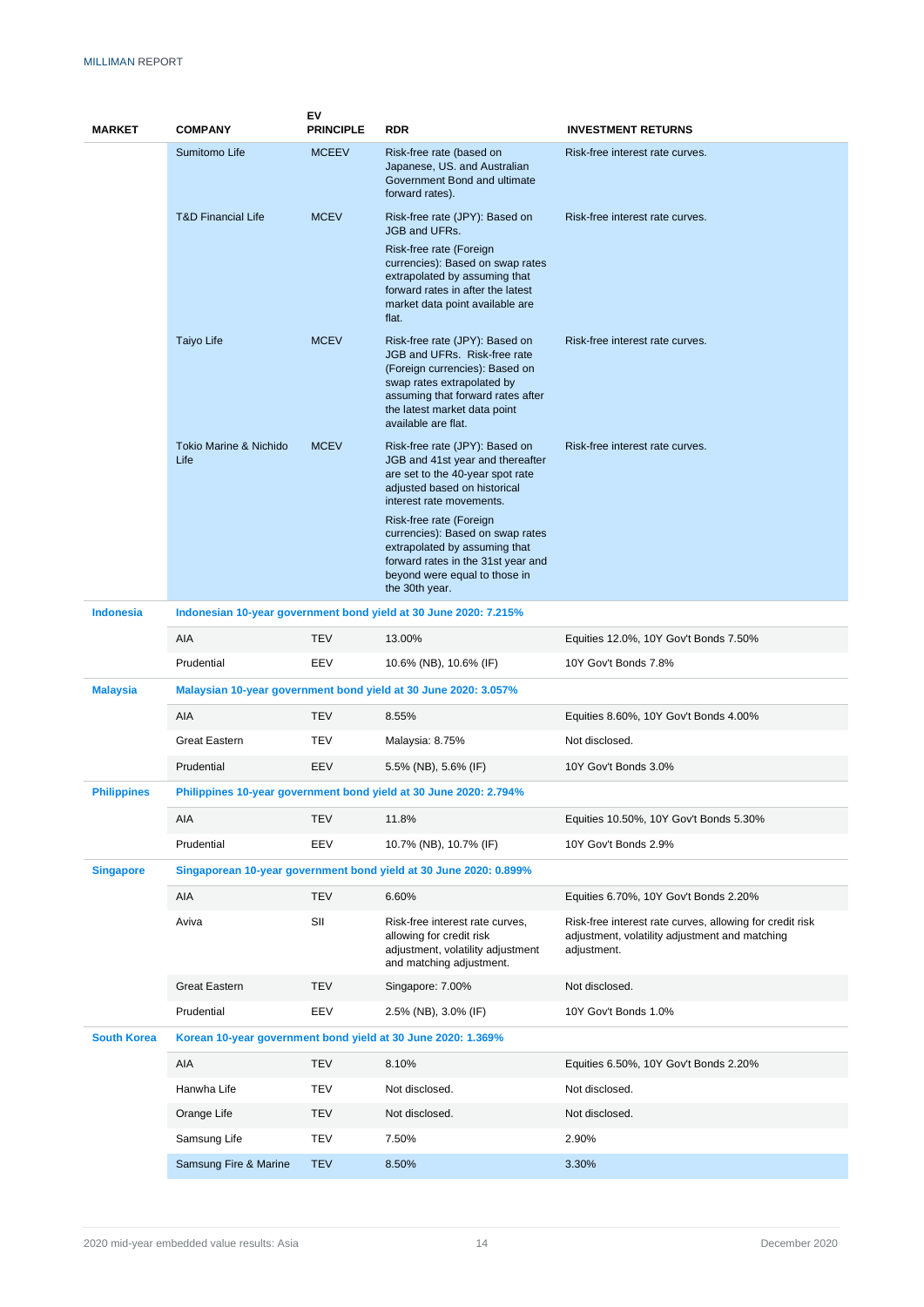| <b>MARKET</b>   | <b>COMPANY</b>                                                  | ΕV<br><b>PRINCIPLE</b> | <b>RDR</b>                                                       | <b>INVESTMENT RETURNS</b>                                                                                                                                                                                                                                                                                                                   |  |  |  |  |  |  |
|-----------------|-----------------------------------------------------------------|------------------------|------------------------------------------------------------------|---------------------------------------------------------------------------------------------------------------------------------------------------------------------------------------------------------------------------------------------------------------------------------------------------------------------------------------------|--|--|--|--|--|--|
| <b>Taiwan</b>   | Taiwanese 10-year government bond yield at 30 June 2020: 0.395% |                        |                                                                  |                                                                                                                                                                                                                                                                                                                                             |  |  |  |  |  |  |
|                 | AIA                                                             | <b>TEV</b>             | 7.55%                                                            | Equities 5.90%, 10Y Gov't Bonds Current 0.45%, Long<br>Term 1.30%                                                                                                                                                                                                                                                                           |  |  |  |  |  |  |
|                 | Cathay Life                                                     | <b>TEV</b>             | 9.50%                                                            | <b>VNB</b><br>TWD Products: 2.41% ~ 4.35% (2039+)<br>USD Products: 3.86% ~ 5.15% (2039+)<br>VIF<br>TWD Products: 3.57% ~ 4.61% (2039+)<br>USD Products: 4.36% ~ 5.24% (2039+)                                                                                                                                                               |  |  |  |  |  |  |
|                 | China Life TW<br><b>TEV</b>                                     |                        | 9.50%                                                            | <b>TWD Policies:</b><br>Year 1 ~ Year 19: 3.50% ~ 4.88%<br>Year 20+: 4.88%<br>Non-TWD Policies:<br>Year 1 ~ Year 19: 4.30% ~ 5.20%<br>Year 20+: 5.20%                                                                                                                                                                                       |  |  |  |  |  |  |
|                 | Fubon Life<br><b>TEV</b>                                        |                        | VNB: 10.5% VIF: 11.0%                                            | <b>VNB</b><br>NTD Traditional Policies: Year 2019 to Year 2048 at<br>$2.91\% \sim 4.91\%$ (2049+)<br>USD Policies: Year 2019 to Year 2042 at 3.51% ~ 5.50%<br>$(2043+)$<br>VIF<br>NTD Traditional Policies: Year 2020 to Year 2044 at<br>$3.47\% \sim 5.00\%$ (2045+)<br>USD Policies: Year 2020 to Year 2042 at 4.32% ~ 5.52%<br>$(2043+)$ |  |  |  |  |  |  |
|                 | Mercuries Life<br><b>TEV</b>                                    |                        | Not disclosed.                                                   | Not disclosed.                                                                                                                                                                                                                                                                                                                              |  |  |  |  |  |  |
|                 | Prudential                                                      | EEV                    | 2.8% (NB), 2.4% (IF)                                             | 10Y Gov't Bonds 0.5%                                                                                                                                                                                                                                                                                                                        |  |  |  |  |  |  |
|                 | Shin Kong Life                                                  | <b>TEV</b>             | Not disclosed.                                                   | Not disclosed.                                                                                                                                                                                                                                                                                                                              |  |  |  |  |  |  |
|                 | Taiwan Life                                                     | <b>TEV</b>             | Not disclosed.                                                   | Not disclosed.                                                                                                                                                                                                                                                                                                                              |  |  |  |  |  |  |
| <b>Thailand</b> | Thai 10-year government bond yield at 30 June 2020: 1.220%      |                        |                                                                  |                                                                                                                                                                                                                                                                                                                                             |  |  |  |  |  |  |
|                 | AIA                                                             | <b>TEV</b>             | 7.90%                                                            | Equities 7.70%, 10Y Gov't Bonds 2.70%                                                                                                                                                                                                                                                                                                       |  |  |  |  |  |  |
|                 | <b>Bangkok Life</b>                                             | <b>TEV</b>             | 8.30%                                                            | 3.50%                                                                                                                                                                                                                                                                                                                                       |  |  |  |  |  |  |
|                 | Prudential                                                      | EEV                    | 9.1% (NB), 9.1% (IF)                                             | 10Y Gov't Bonds 1.4%                                                                                                                                                                                                                                                                                                                        |  |  |  |  |  |  |
| <b>Vietnam</b>  |                                                                 |                        | Vietnamese 10-year government bond yield at 30 June 2020: 3.033% |                                                                                                                                                                                                                                                                                                                                             |  |  |  |  |  |  |
|                 | AIA                                                             | <b>TEV</b>             | 9.80%                                                            | Equities 9.30%, 10Y Gov't Bonds 4.0%                                                                                                                                                                                                                                                                                                        |  |  |  |  |  |  |
|                 | Dai-ichi Life Vietnam                                           | <b>TEV</b>             | Not disclosed.                                                   | Not disclosed.                                                                                                                                                                                                                                                                                                                              |  |  |  |  |  |  |
|                 | Prudential                                                      | EEV                    | 4.7% (NB), 5.0% (IF)                                             | 10Y Gov't Bonds 3%                                                                                                                                                                                                                                                                                                                          |  |  |  |  |  |  |

Note: Blue-shaded entries indicate that the 2020 H1 EV assumptions for the company have not yet been disclosed, thus the stated assumptions have been based on FY 2019 disclosures instead.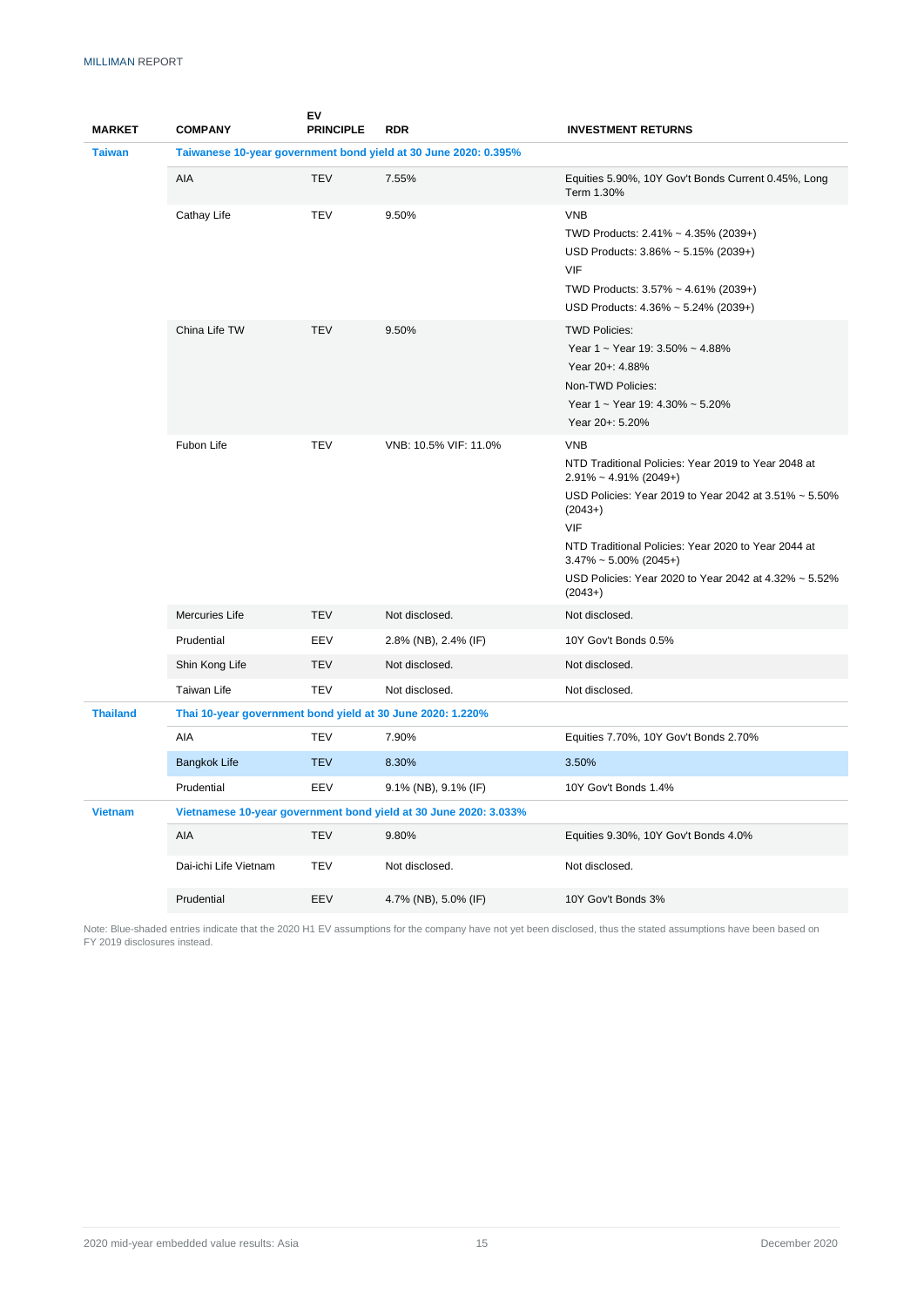## <span id="page-18-0"></span>Appendix A: Disclosed Asian EV by company and by market

#### **DISCLOSED ASIAN EV BY COMPANY AS AT 2020 H1 REPORTING YEAR (USD MILLIONS<sup>22</sup>)**

| <b>Type</b> | Company                              | Financial<br>Year End | EV Principle | China                    | Hong Kong                | India                    | Japan  | South Korea | Malaysia | Singapore | Taiwan                   | Thailand | Indonesia | Philippines | Vietnam | Other Asia/<br>Unallocated |
|-------------|--------------------------------------|-----------------------|--------------|--------------------------|--------------------------|--------------------------|--------|-------------|----------|-----------|--------------------------|----------|-----------|-------------|---------|----------------------------|
|             | AIA                                  | 30-Jun-20             | <b>TEV</b>   | 11,021                   | 20,535                   | $\overline{\phantom{a}}$ |        | ÷,          | 2,896    | 5,884     | $\overline{\phantom{a}}$ | 7,793    |           |             |         | 11,445                     |
| <b>MNCs</b> | Prudential<br>plc                    | 30-Jun-20             | EEV          |                          |                          |                          |        |             |          |           |                          |          |           |             |         | 35,940                     |
|             | China Life                           | 30-Jun-20             | <b>TEV</b>   | 143,786                  |                          |                          |        |             |          |           |                          |          |           |             |         |                            |
|             | China<br>Pacific                     | 30-Jun-20             | <b>TEV</b>   | 44,889                   |                          |                          |        |             |          |           |                          |          |           |             |         |                            |
|             | China<br>Taiping                     | 30-Jun-20             | <b>TEV</b>   | 21,932                   |                          |                          |        |             |          |           |                          |          |           |             |         |                            |
| China       | New<br>China Life                    | 30-Jun-20             | <b>TEV</b>   | 31,812                   |                          |                          |        |             |          |           |                          |          |           |             |         |                            |
|             | PICC Life                            | 30-Jun-20             | TEV          | 14,291                   |                          |                          |        |             |          |           |                          |          |           |             |         |                            |
|             | Ping An                              | 30-Jun-20             | <b>TEV</b>   | 113,994                  |                          |                          |        |             |          |           |                          |          |           |             |         |                            |
|             | Bajaj<br>Allianz<br>Life             | 30-Sep-20             | <b>MCEV</b>  |                          |                          | 1,975                    |        |             |          |           |                          |          |           |             |         |                            |
|             | Aditya<br>Birla Sun<br>Life          | 30-Sep-20             | <b>MCEV</b>  |                          |                          | 779                      |        |             |          |           |                          |          |           |             |         |                            |
| India       | <b>HDFC</b><br>Life                  | 30-Sep-20             | <b>IEV</b>   |                          |                          | 3,172                    |        |             |          |           |                          |          |           |             |         |                            |
|             | <b>ICICI</b><br>Prudential<br>Life   | 30-Sep-20             | <b>IEV</b>   |                          |                          | 3,495                    |        |             |          |           |                          |          |           |             |         |                            |
|             | Max Life                             | 30-Sep-20             | <b>MCEV</b>  |                          | $\overline{\phantom{a}}$ | 1,502                    |        |             |          |           |                          |          |           |             |         |                            |
|             | SBI Life                             | 30-Sep-20             | IEV          |                          |                          | 4,251                    |        |             |          |           |                          |          |           |             |         |                            |
|             | Daido Life                           | 30-Sep-20             | <b>MCEV</b>  |                          |                          |                          | 17,660 |             |          |           |                          |          |           |             |         |                            |
|             | Dai-ichi<br>Life                     | 30-Sep-20             | MC-EEV       |                          |                          |                          | 47,286 |             |          |           |                          |          |           |             |         |                            |
|             | Dai-ichi<br>Frontier<br>Life         | 30-Sep-20             | MC-EEV       |                          |                          |                          | 3,926  |             |          |           |                          |          |           |             |         |                            |
| Japan       | Japan<br>Post<br>Insurance<br>Co Ltd | 30-Sep-20             | MC-EEV       |                          |                          |                          | 35,365 |             |          |           |                          |          |           |             |         |                            |
|             | LifeNet<br>Insurance                 | 30-Sep-20             | MC-EEV       | $\overline{\phantom{a}}$ |                          |                          | 864    |             |          |           |                          |          |           |             |         |                            |
|             | Neo First<br>Life                    | 30-Sep-20             | $MC-EEV$     | ÷,                       |                          | $\tilde{\phantom{a}}$    | 1,471  | ä,          |          |           |                          |          |           |             |         |                            |
|             | T&D<br>Financial<br>Life             | 30-Sep-20             | <b>MCEV</b>  | $\overline{\phantom{a}}$ |                          | $\overline{\phantom{a}}$ | 906    |             |          |           |                          |          |           |             |         |                            |
|             | Taiyo Life                           | 30-Sep-20             | <b>MCEV</b>  | $\sim$                   | $\blacksquare$           | $\sim$                   | 9,379  | ä,          |          |           |                          |          |           |             |         |                            |
| Vietnam     | Dai-ichi<br>Life<br>Vietnam          | 30-Jun-20             | <b>TEV</b>   |                          |                          |                          |        |             |          |           |                          |          |           |             | 886     | $\overline{\phantom{a}}$   |

 $22$  EV results have been converted at the prevailing USD mid-FX rate as at the reporting date.

2020 mid-year embedded value results: Asia 16 December 2020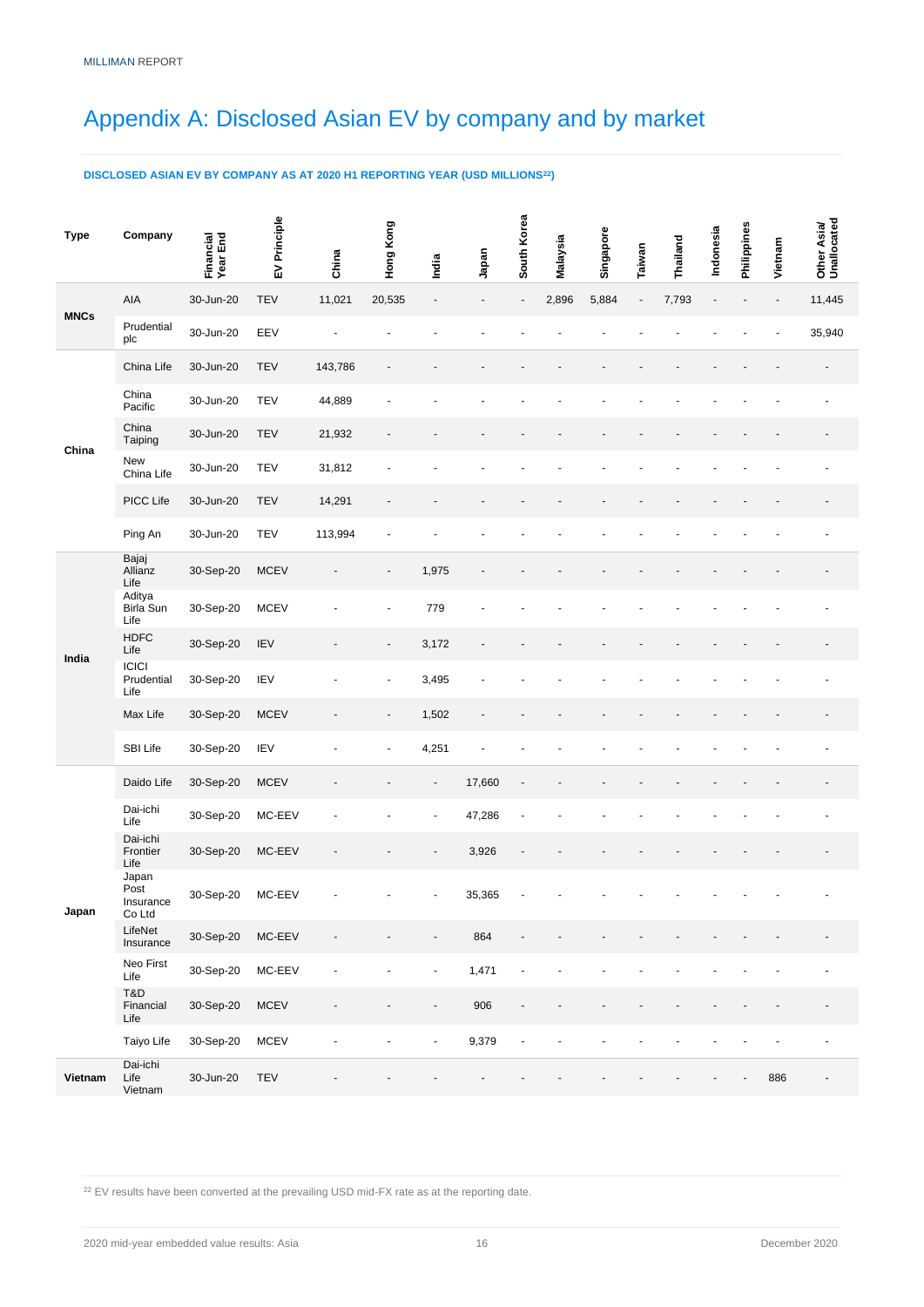# <span id="page-19-0"></span>Appendix B: Disclosed Asian ANW and VIF by company and by market



**REPORTED ASIA ANW (2020 H1 USD MILLIONS)<sup>23</sup>**

Note: "n/a" implies that the company has not disclosed its 2020 H1 ANW results at the time of writing this report.

<sup>23</sup> We have excluded those companies that have not reported 2019 H1 and 2020 H1 ANW.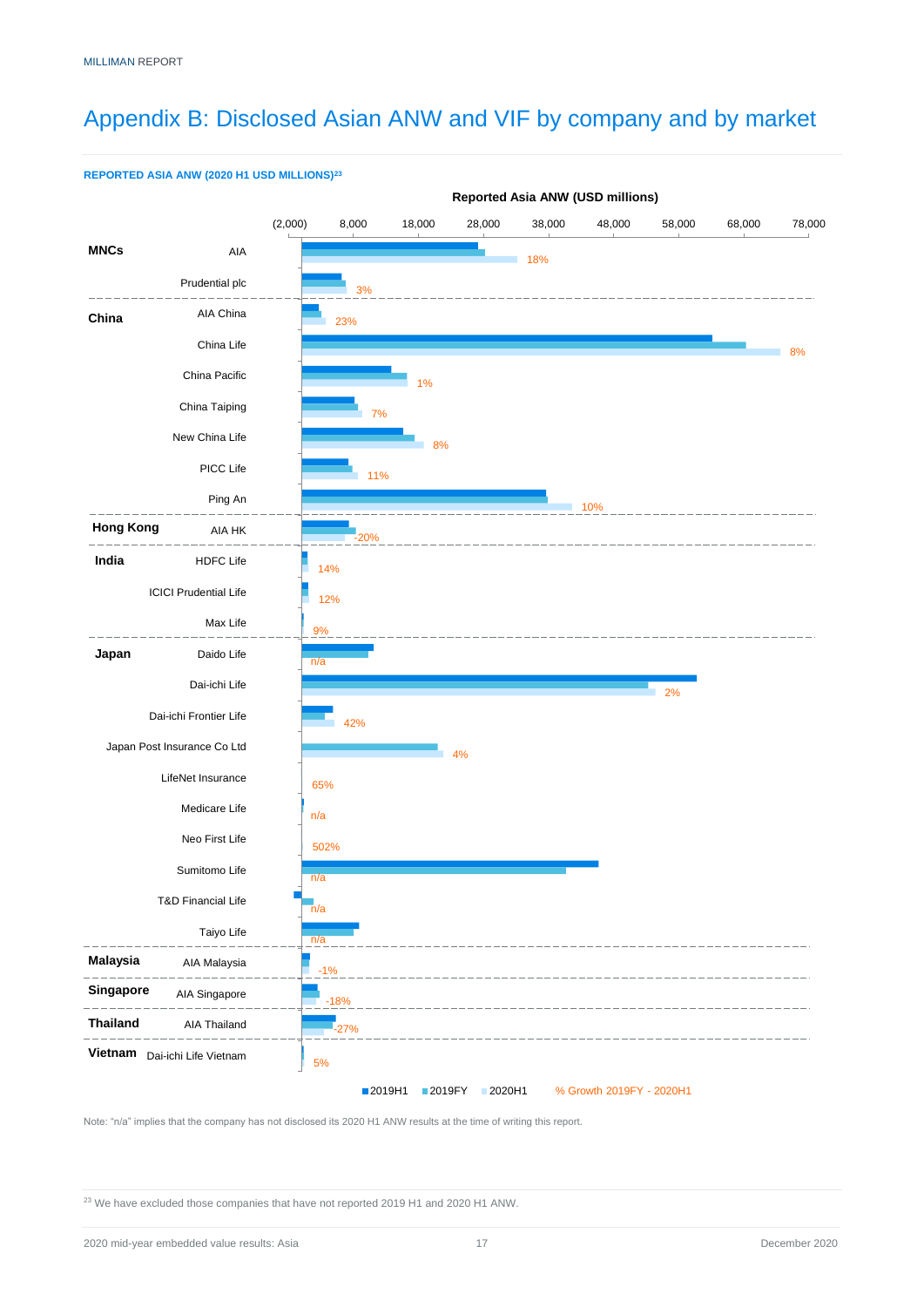

Note: "n/a" implies that the company has not disclosed its 2020H1 VIF results at the time of writing this report.

<sup>24</sup> We have excluded those companies that have not reported 2019 H1 and 2020 H1 VIF.